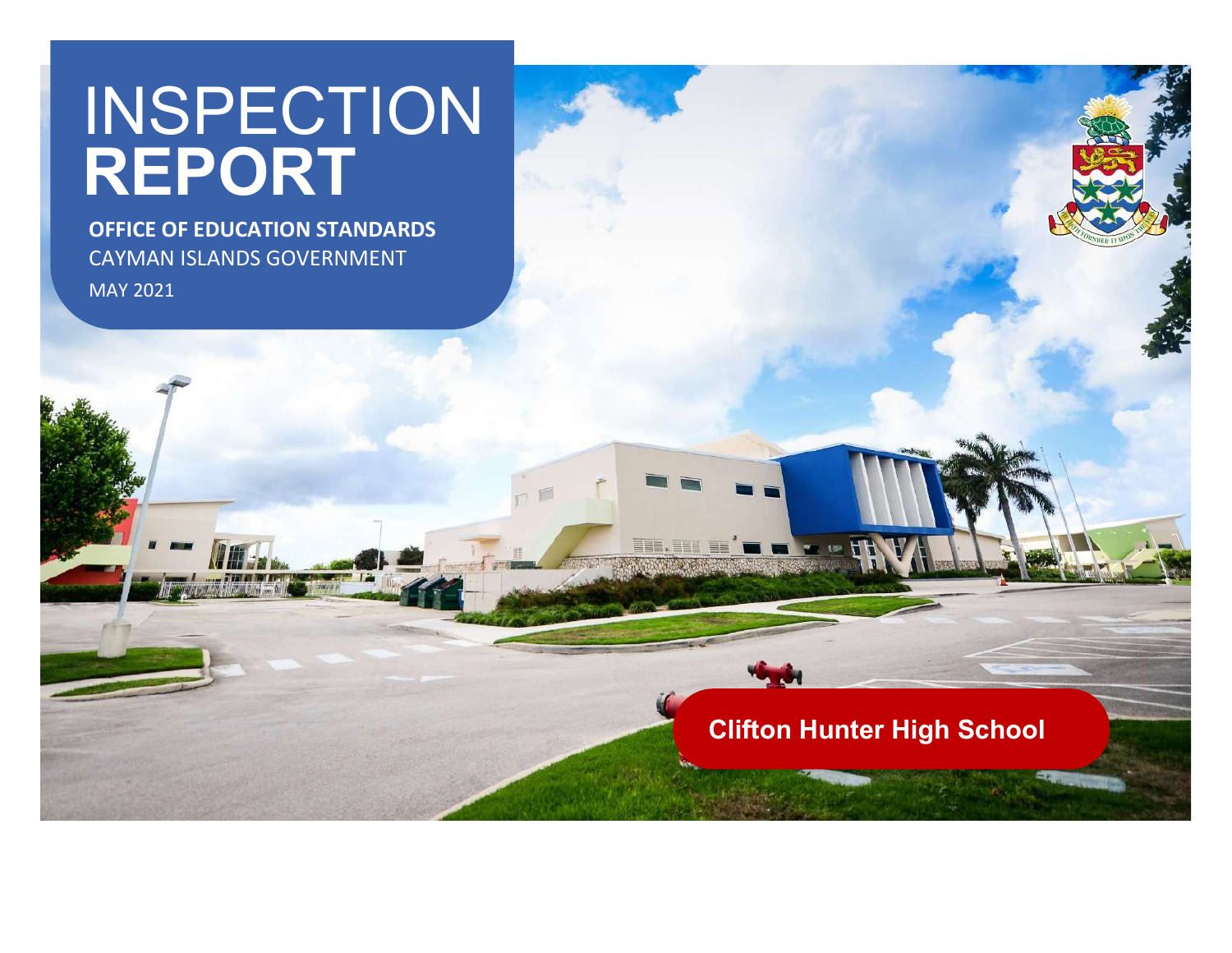# TABLE OF CONTENTS

| <b>Introduction</b>                                                                                                                                                                                                                                                                                                                                                                                                                                                                                                                                                                                | 3        |
|----------------------------------------------------------------------------------------------------------------------------------------------------------------------------------------------------------------------------------------------------------------------------------------------------------------------------------------------------------------------------------------------------------------------------------------------------------------------------------------------------------------------------------------------------------------------------------------------------|----------|
| <b>School Information</b>                                                                                                                                                                                                                                                                                                                                                                                                                                                                                                                                                                          |          |
| <b>Key Strengths and Recommendations</b>                                                                                                                                                                                                                                                                                                                                                                                                                                                                                                                                                           |          |
| Performance Standard 1. Helping our students to achieve in key areas of their learning<br>Performance Standard 2. Promoting our students' personal and social development<br>Performance Standard 3. Ensuring effective teaching to support our students' learning<br>Performance Standard 4. Offering a curriculum that meets the educational needs of all of our students<br>Performance Standard 5. Keeping our students safe and always supported<br>Performance Standard 6. Leading and managing our school and developing our links with the community we serve<br><b>Overall Evaluation</b> | 10<br>11 |
| <b>Achievement</b>                                                                                                                                                                                                                                                                                                                                                                                                                                                                                                                                                                                 | 13       |
| Students' attainment in relation to international standards<br>Students' progress in key subjects                                                                                                                                                                                                                                                                                                                                                                                                                                                                                                  | 13<br>15 |
| <b>Students' Personal and Social Development</b>                                                                                                                                                                                                                                                                                                                                                                                                                                                                                                                                                   | 17       |
| <b>Teaching, Learning and Assessment</b>                                                                                                                                                                                                                                                                                                                                                                                                                                                                                                                                                           | 19       |
| <b>Curriculum</b>                                                                                                                                                                                                                                                                                                                                                                                                                                                                                                                                                                                  | 21       |
| <b>Safety and Support</b>                                                                                                                                                                                                                                                                                                                                                                                                                                                                                                                                                                          | 22       |
| <b>Leadership and Management</b>                                                                                                                                                                                                                                                                                                                                                                                                                                                                                                                                                                   | 24       |
| <b>Survey Results</b>                                                                                                                                                                                                                                                                                                                                                                                                                                                                                                                                                                              | 27       |
| <b>Next Steps</b>                                                                                                                                                                                                                                                                                                                                                                                                                                                                                                                                                                                  | 30       |
| <b>About the Office of Education Standards</b>                                                                                                                                                                                                                                                                                                                                                                                                                                                                                                                                                     | 31       |
|                                                                                                                                                                                                                                                                                                                                                                                                                                                                                                                                                                                                    |          |

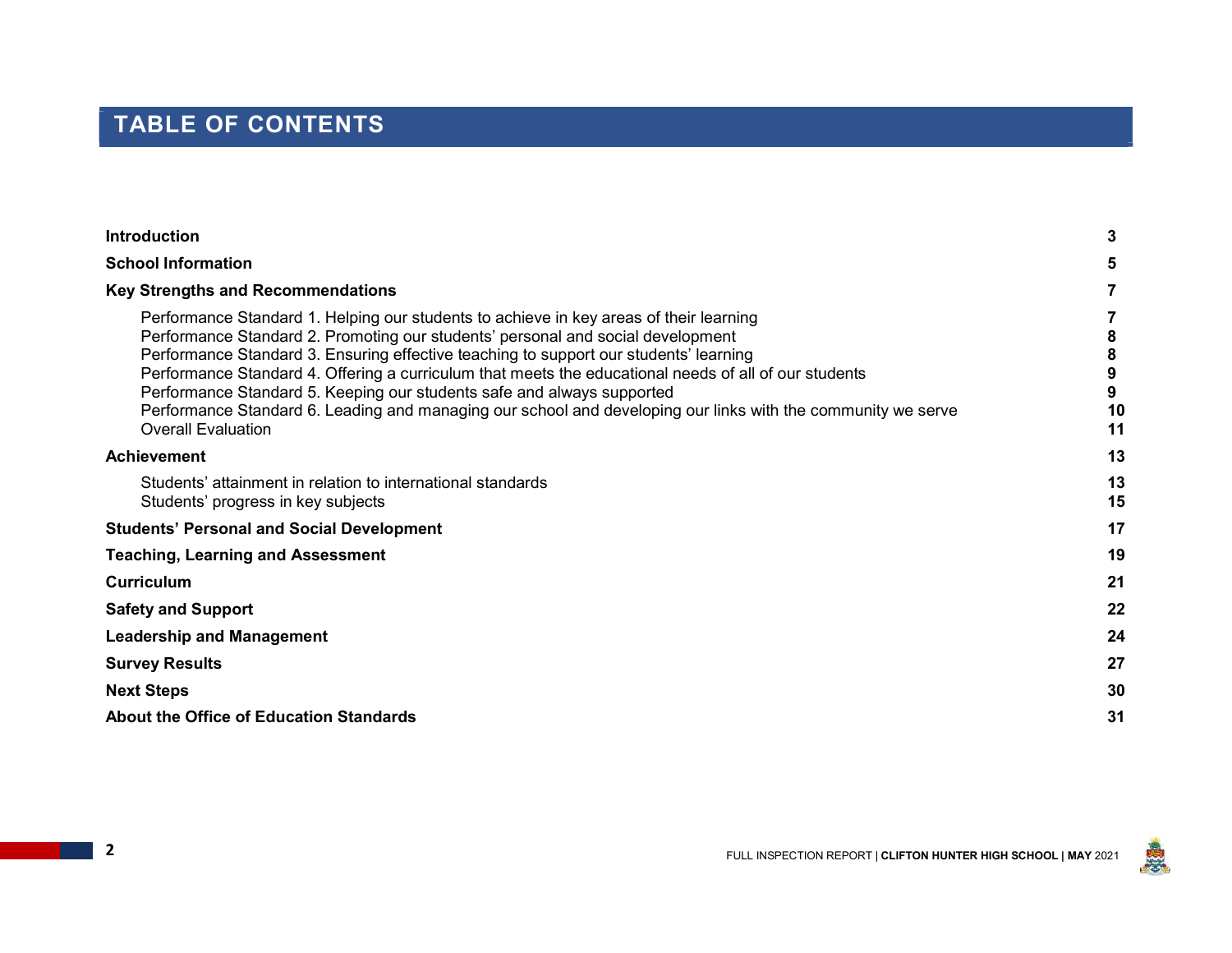### INTRODUCTION

# INSPECTIONS OF SCHOOLS IN THE CAYMAN ISLANDS

As determined by Education Act (2016), all educational institutions are inspected regularly by the Office of Education Standards. The purpose of inspection is primarily to support ongoing improvement in each school and also to provide rigorous, impartial and comprehensive information to parents, government officers and Ministers regarding the quality of education both in government and private educational establishments.

Inspections are undertaken at least once every four years and will usually involve a team of inspectors visiting each school for between two and five days. Inspectors use an agreed framework to reach their judgements. In the Cayman Islands, the publication 'Successful Schools and Achieving Students 2' (Cayman Islands Government, October 2020) is the tool which is used by schools to review their own work and by inspectors when they form judgements.

Inspection frameworks are a central feature of different school evaluation systems worldwide. They provide a structure within which inspectors make judgements on the basis of evidence of observed practice. They serve a number of purposes:

- Indicators create a consistent vocabulary and reference point for a conversation with schools regarding the major determinants of educational success.
- The highest-level exemplar provides schools with a description of **educational excellence** to which schools can aspire.
- The lower-level exemplar provides schools with a clear understanding of levels of provision that are considered unsatisfactory and must be improved.
- The indicators can be used by schools for **self-evaluation purposes** and can be linked to school improvement through effective development planning.
- The use of a common set of indicators encourages consistency in judgements across different inspection teams. Inspectors must base their judgements on the evidence of the practice they actually observe, rather than with reference to set norms or by employing relative ratings or referring to personal or individual preferences.
- The publication of inspection quality indicators enables schools to see inspection as a transparent process.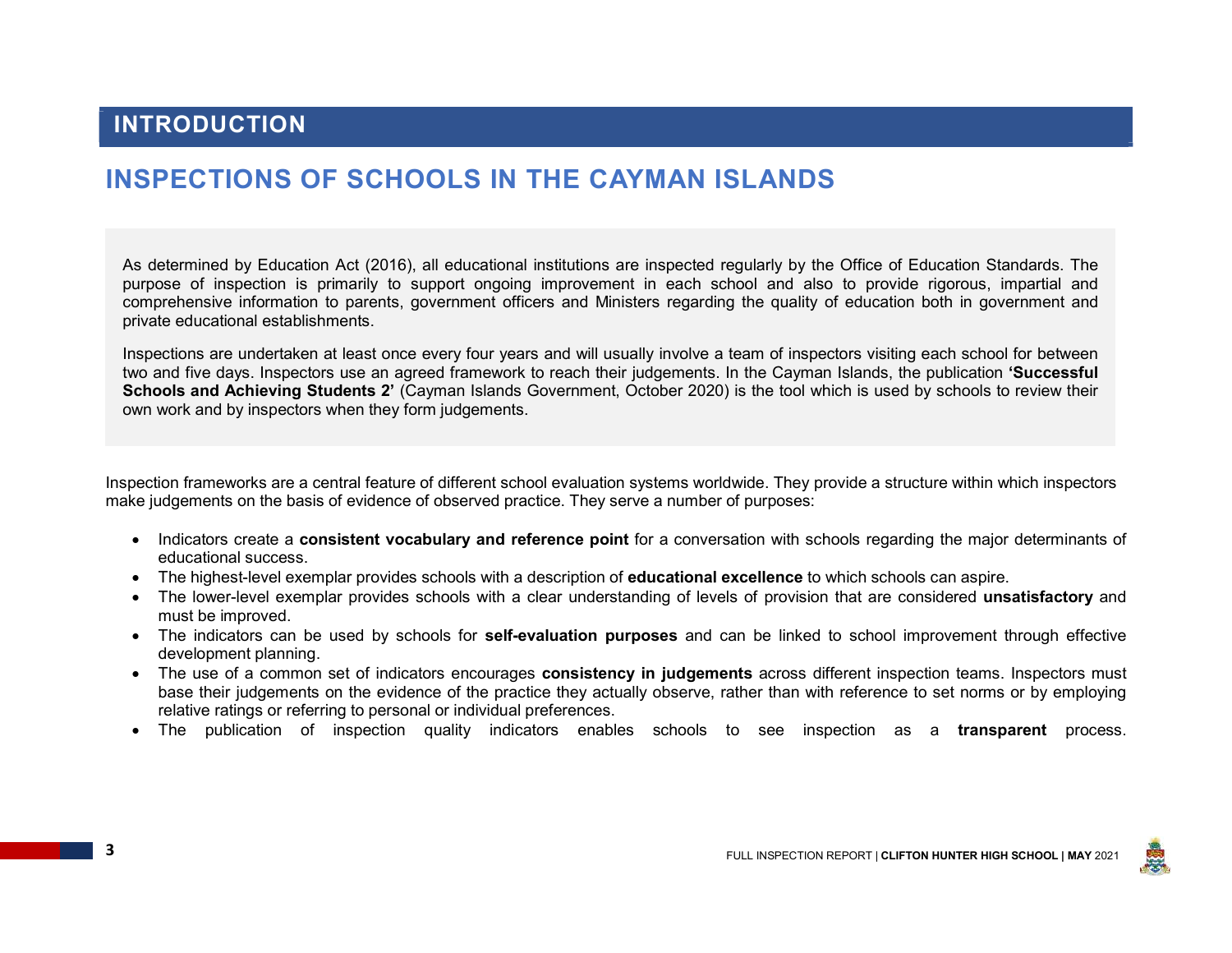# INTRODUCTION

The inspection framework is organised around judgements using a four-point scale.

The four levels are defined as follows:

| <b>Excellent - exceptionally high quality of performance</b><br>or practice                                                                                                                                              | $\ddot{•}$<br>Excellent                                            | All                            | Th<br>ref<br>du |
|--------------------------------------------------------------------------------------------------------------------------------------------------------------------------------------------------------------------------|--------------------------------------------------------------------|--------------------------------|-----------------|
| <b>Good</b> - the expected level for every school in the<br>Cayman Islands, both public and private.                                                                                                                     | $\mathbf{C}$<br>Good                                               | <b>Almost all</b>              | 90              |
| <b>Satisfactory - the minimum level of quality required</b><br>for the Cayman Islands. All key aspects of                                                                                                                | $\cdot$                                                            | <b>Most</b>                    | Th<br>tha       |
| performance and practice in every school should meet<br>or exceed this level.                                                                                                                                            | Satisfactory                                                       | <b>Majority</b>                | Ha<br>qu        |
| <b>Weak - quality not yet at the level acceptable for</b><br>schools in the Cayman Islands. Schools will be<br>expected to take urgent measures to improve the<br>quality of any aspect of their performance or practice | $\left[ \begin{array}{c} \blacksquare \end{array} \right]$<br>Weak | <b>Significant</b><br>minority | A٠<br>a ł       |
| that is judged at this level.                                                                                                                                                                                            |                                                                    | <b>Minority</b>                | 15              |

#### Consistency in quantitative terminology

Inspectors use quantitative terms in reports, as follows:

| $\ddot{•}$<br>Excellent              | All                            | The whole – as used when<br>referring to quantity, extent, or<br>duration | 100%       |
|--------------------------------------|--------------------------------|---------------------------------------------------------------------------|------------|
| $\ddot{\bm{\cdot}}$<br>Good          | <b>Almost all</b>              | 90% and more                                                              | 90% to 99% |
| $\bullet$ $\bullet$                  | <b>Most</b>                    | Three quarters or more but less<br>than 90%                               | 75% to 89% |
| Satisfactory                         | <b>Majority</b>                | Half or more but less than three<br>quarters                              | 50% to 74% |
| $\left( \frac{1}{2} \right)$<br>Weak | <b>Significant</b><br>minority | A quarter or more but less than<br>a half                                 | 25% to 49% |
|                                      | <b>Minority</b>                | 15% or more but less than half                                            | 15% to 24% |
|                                      | Few                            | Up to $15%$                                                               | 0% to 14%  |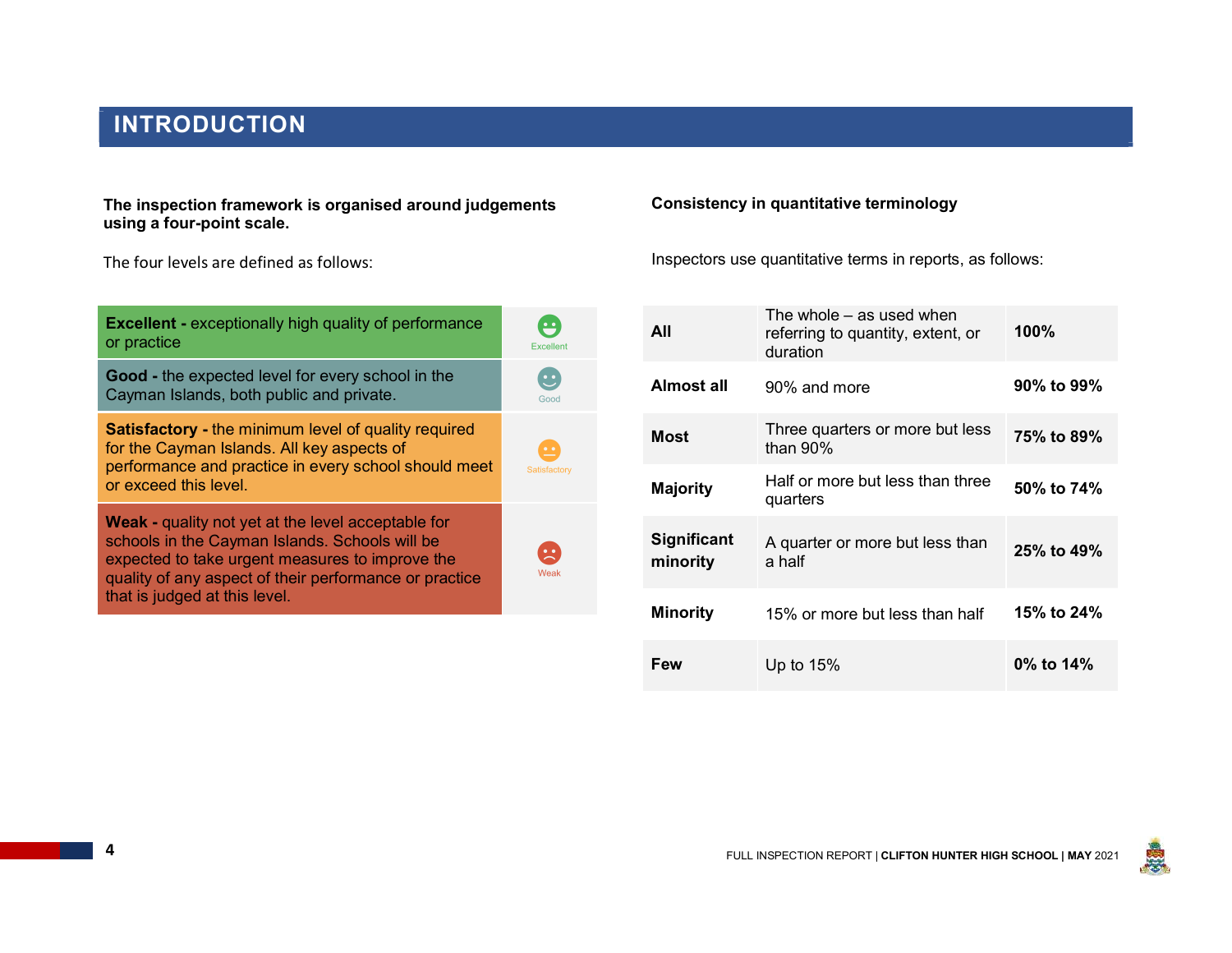# SCHOOL INFORMATION

### General information

| 疅 | <b>School name</b>             | <b>Clifton Hunter High School</b>     | 莆          | <b>Numb</b><br>stude              |
|---|--------------------------------|---------------------------------------|------------|-----------------------------------|
|   | <b>Address</b>                 | 311 Frank Sound Road, Grand<br>Cayman | <b>AAA</b> | Age ra<br>stude                   |
|   | <b>Telephone</b><br>number     | 345-947-7353                          | 223        | Grade<br>group                    |
| ⊕ | <b>Website</b>                 | https://schools.edu.ky/CHHS           |            | <b>Numb</b><br>Caym<br>stude      |
| 鲁 | Name of the<br>principal       | Dr. Richard Wildman                   |            | <b>Numb</b>                       |
| 田 | Date of this<br>inspection     | May 3 to 6, 2021                      | (ጜ         | stude<br>specia<br>educa<br>needs |
| Ħ | Date of the last<br>inspection | September, 2018                       |            | Large<br>nation<br>.              |

### **Students**

| 禇          | <b>Number of</b><br>students on roll                                 | 785               |
|------------|----------------------------------------------------------------------|-------------------|
| <b>AAN</b> | Age range of the<br><b>students</b>                                  | 11 to 16 yrs.     |
| 222        | <b>Grades or year</b><br>groups                                      | Year 7 to Year 11 |
|            | <b>Number of</b><br>Caymanian<br><b>students</b>                     | 680               |
|            | <b>Number of</b><br>students with<br>special<br>educational<br>needs | 175               |
|            | Largest<br>nationality group<br>of students                          | Caymanian         |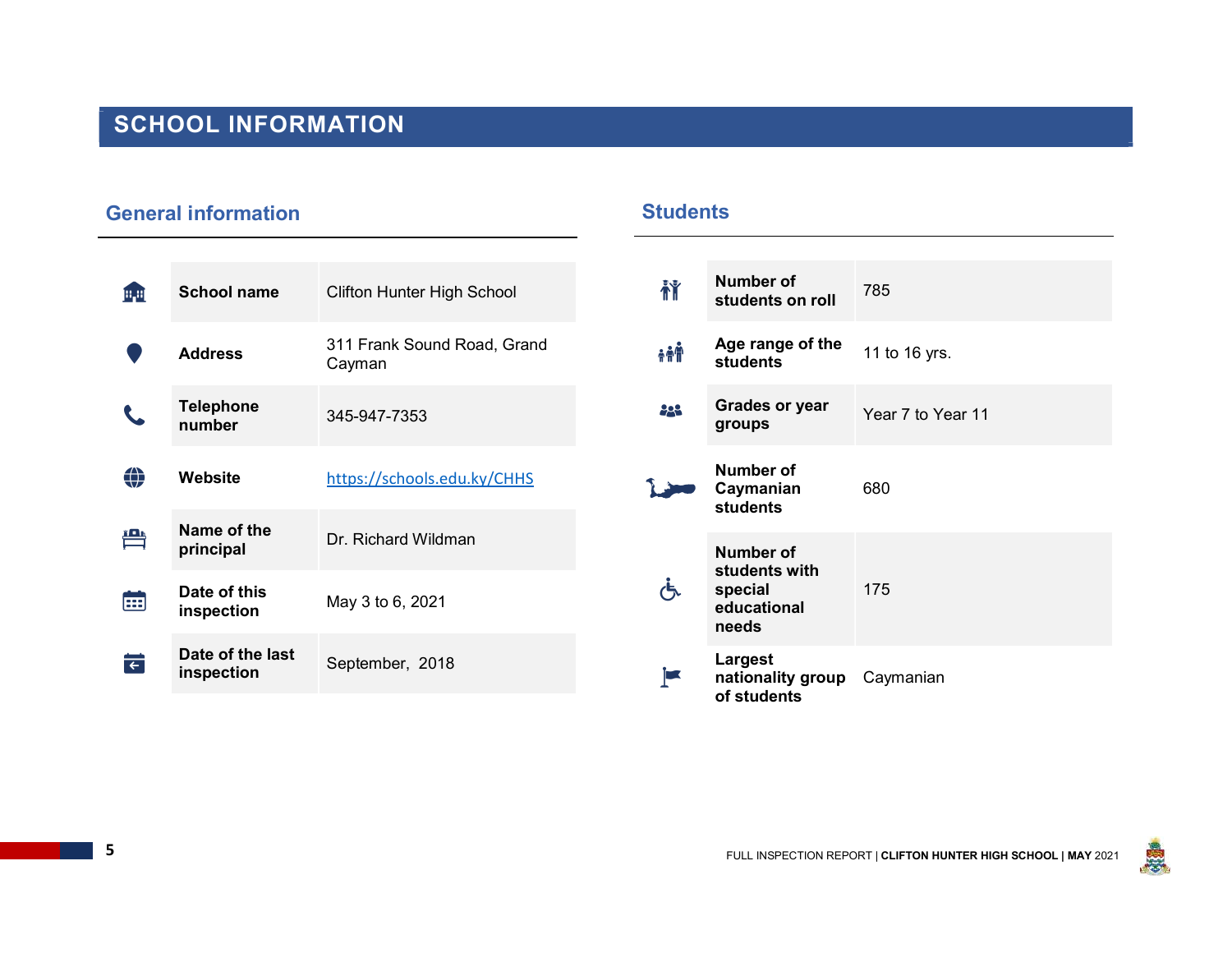# SCHOOL INFORMATION

| <b>Staff</b> |                                     |      | <b>Curriculum</b>  |                                             |                                                                                                    |
|--------------|-------------------------------------|------|--------------------|---------------------------------------------|----------------------------------------------------------------------------------------------------|
| ┢╇           | Number of<br>teachers               | 79   | $\boldsymbol{\Xi}$ | <b>Main curriculum</b>                      | KS3 National Curriculum; KS4<br>Curriculum: CXC, IGCSE, AQA,<br>BTEC, WJEC, City & Guilds          |
| 69           | Number of<br>teaching<br>assistants | 10   | Ē                  | <b>External tests</b><br>and<br>assessments | Caribbean Examinations Council,<br>IGCSE and BTEC, GL CAT 4<br>Tests, ADAM, DORA, City &<br>Guilds |
|              | <b>Teacher-student</b><br>ratio     | 1:10 | €                  | <b>Accreditation</b>                        | Centre Accreditation includes<br>examining bodies listed above                                     |
|              |                                     |      |                    |                                             |                                                                                                    |

Teacher turnover 0.05 per cent

### School inspection overall performance history

| <b>Cycle 1 Inspection</b> | October 2018 | $\left( \frac{1}{2} \right)$<br>Weak |
|---------------------------|--------------|--------------------------------------|
| <b>Cycle 2 Inspection</b> | May 2021     | Satisfactory                         |



 $\overline{\phantom{0}}$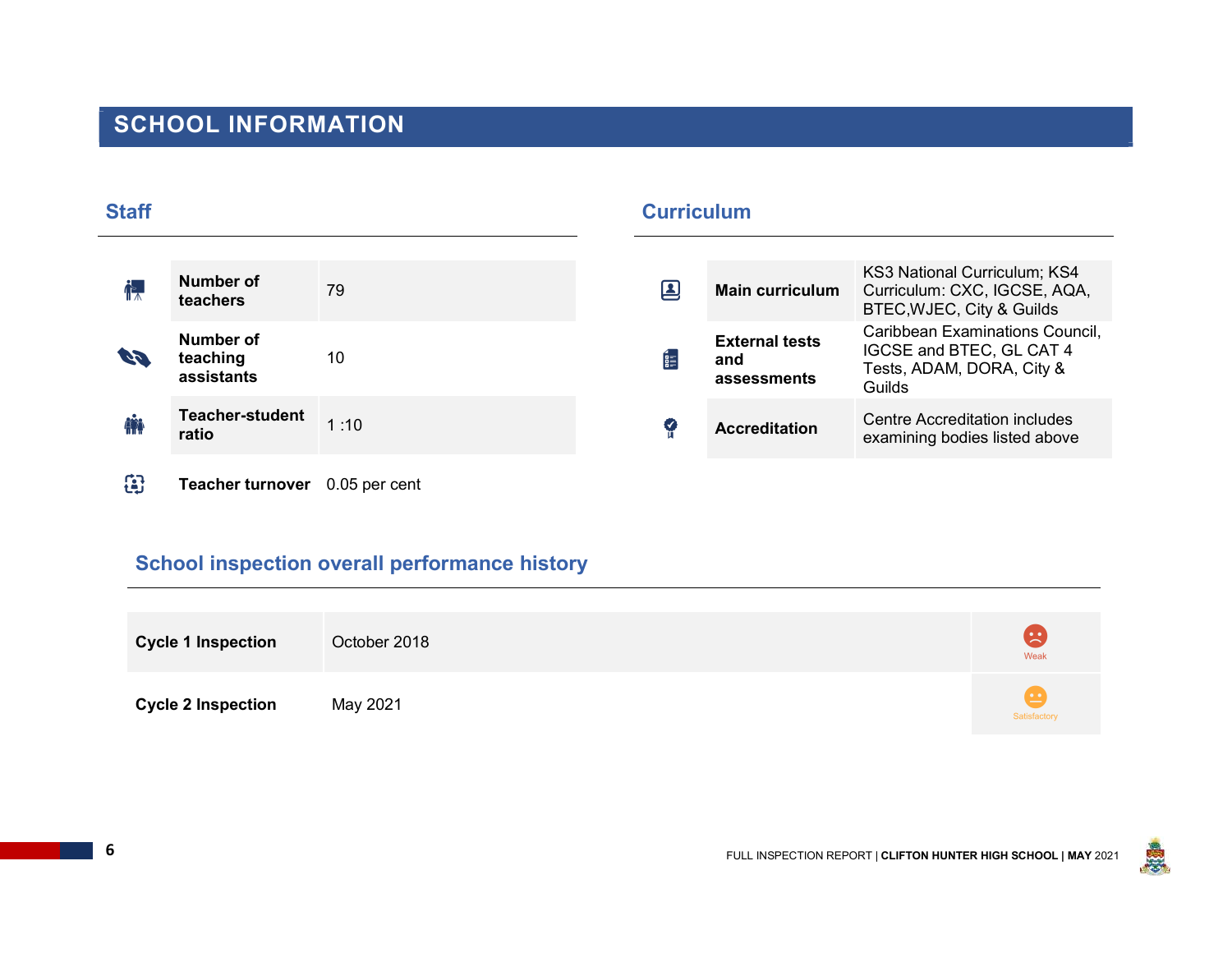# Performance Standard 1. Helping our students to achieve in key areas of their learning

| <b>Quality Indicator</b>                | <b>Current</b><br><b>Inspection</b><br><b>Judgement</b> | <b>Change in</b><br>judgement<br>since last<br>inspection |
|-----------------------------------------|---------------------------------------------------------|-----------------------------------------------------------|
| 1.1 Students' attainment in English     | $\mathbf{C}$<br>Good                                    |                                                           |
| 1.1 Students' progress in English       | G<br>Good                                               |                                                           |
| 1.1 Students' attainment in mathematics | B<br>Weak                                               |                                                           |
| 1.2 Students' progress in mathematics   | G<br>Good                                               |                                                           |
| 1.2 Students' attainment in science     | B<br>Weak                                               | $\blacktriangleright$                                     |
| 1.2 Students' progress in science       | C<br>Good                                               |                                                           |

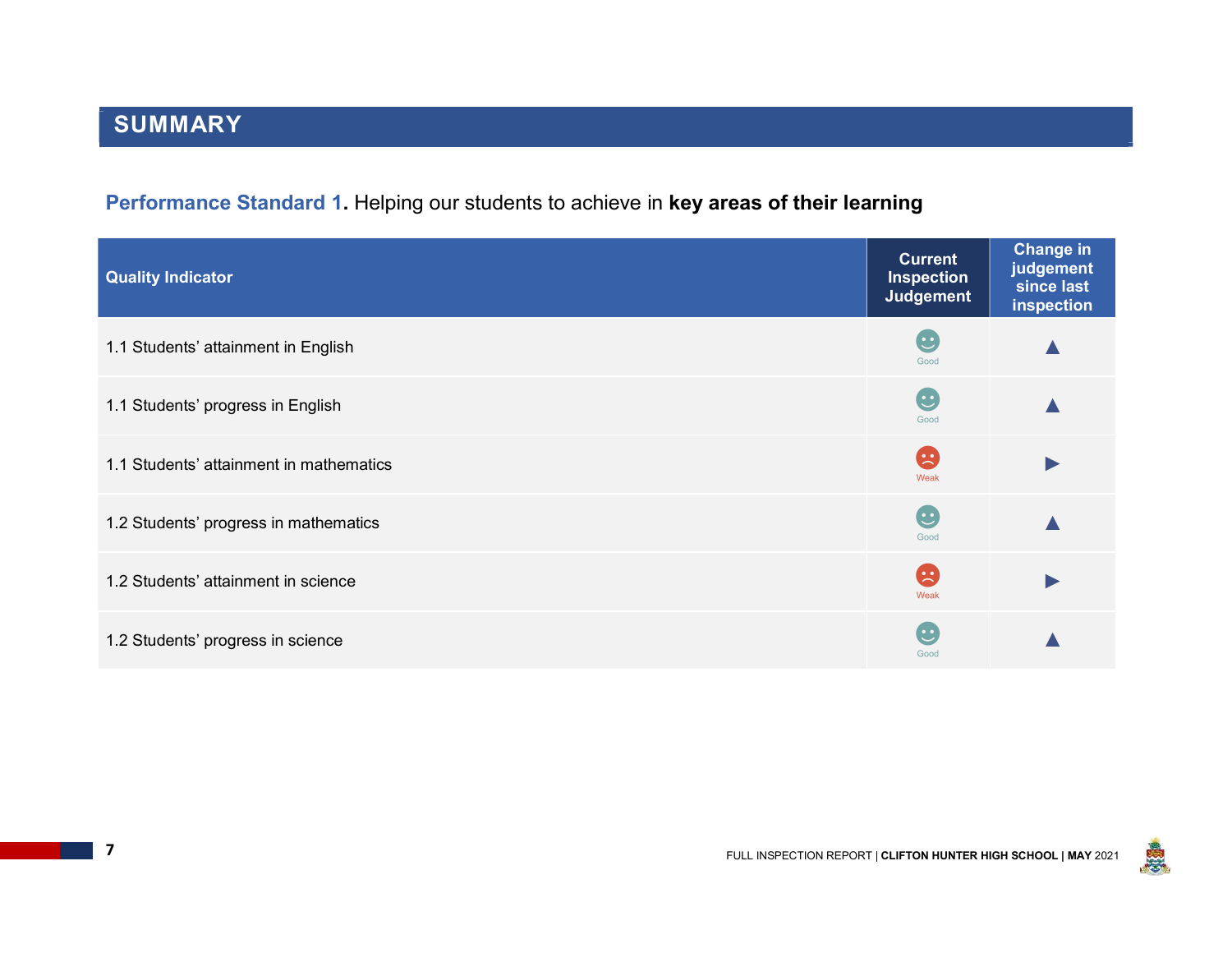# SUMMARY

### Performance Standard 2. Promoting our students' personal and social development

| <b>Quality Indicator</b>                            | <b>Current</b><br><b>Inspection</b><br>Judgement | <b>Change in</b><br>judgement<br>since last<br>inspection |
|-----------------------------------------------------|--------------------------------------------------|-----------------------------------------------------------|
| 2.1 Positive behaviour for good learning            | $\overline{\mathbf{c}}$<br>Good                  |                                                           |
| 2.2 Students' civic and environmental understanding | $\cdot$<br>Satisfactory                          |                                                           |

### Performance Standard 3. Ensuring effective teaching to support our students' learning

| <b>Quality Indicator</b> | <b>Current</b><br><b>Inspection</b><br>Judgement | <b>Change in</b><br>judgement<br>since last<br>inspection |
|--------------------------|--------------------------------------------------|-----------------------------------------------------------|
| 3.1 Teaching             | $\cdot$ $\cdot$<br>Satisfactory                  |                                                           |
| 3.2 Learning             | <u>. •</u><br>Satisfactory                       |                                                           |

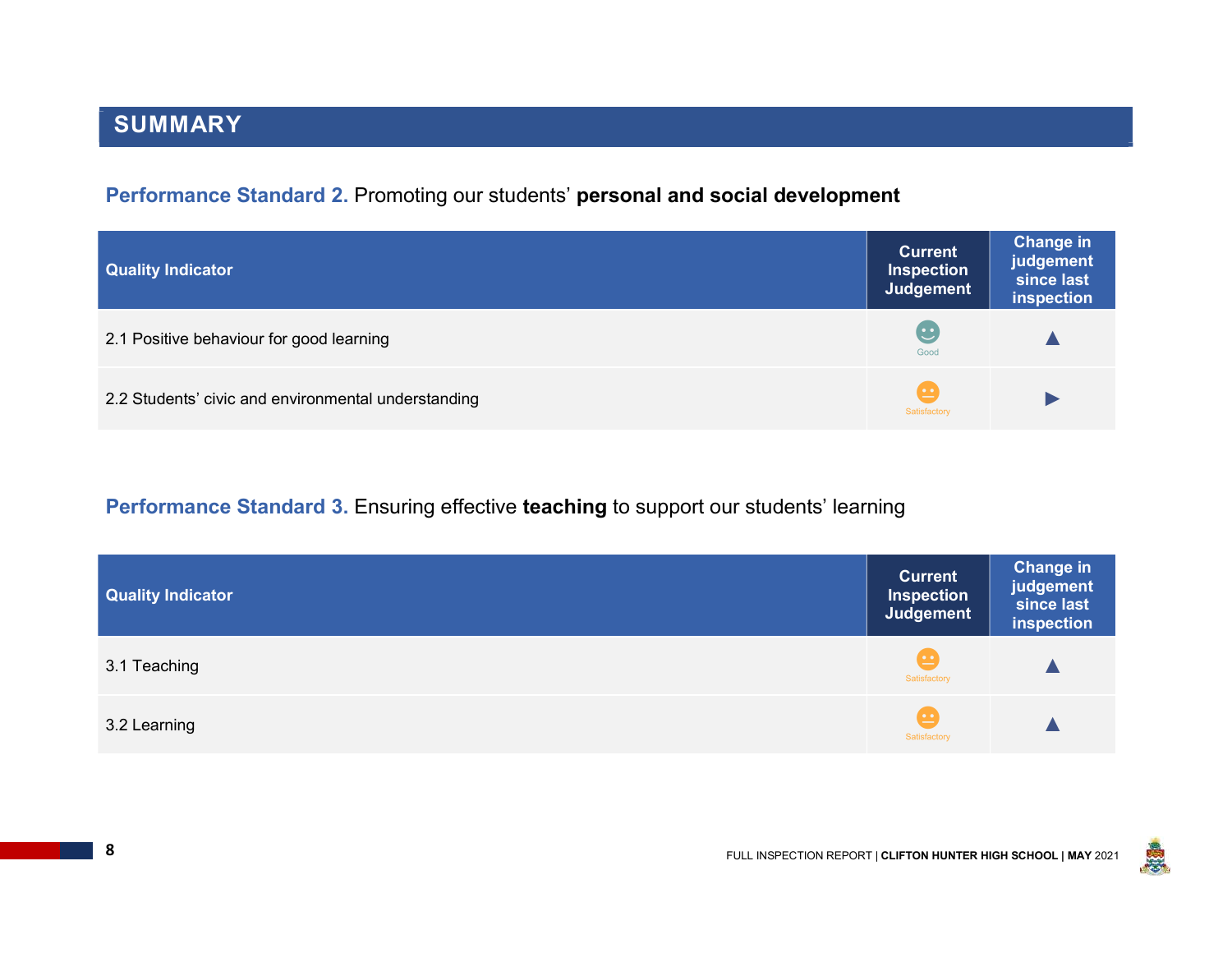### Performance Standard 4. Offering a curriculum that meets the educational needs of all of our students

| <b>Quality Indicator</b> | <b>Current</b><br><b>Inspection</b><br>Judgement | <b>Change in</b><br>judgement<br>since last<br>inspection |
|--------------------------|--------------------------------------------------|-----------------------------------------------------------|
| 4 Curriculum             | Satisfactory                                     |                                                           |

### Performance Standard 5. Keeping our students safe and always supported

| <b>Quality Indicator</b> | <b>Current</b><br><b>Inspection</b><br>Judgement | <b>Change in</b><br>judgement<br>since last<br>inspection |
|--------------------------|--------------------------------------------------|-----------------------------------------------------------|
| 5.1 Health and safety    | <u>( • • </u><br>Satisfactory                    |                                                           |
| 5.2 Support and guidance | $\sim$<br>Satisfactory                           |                                                           |

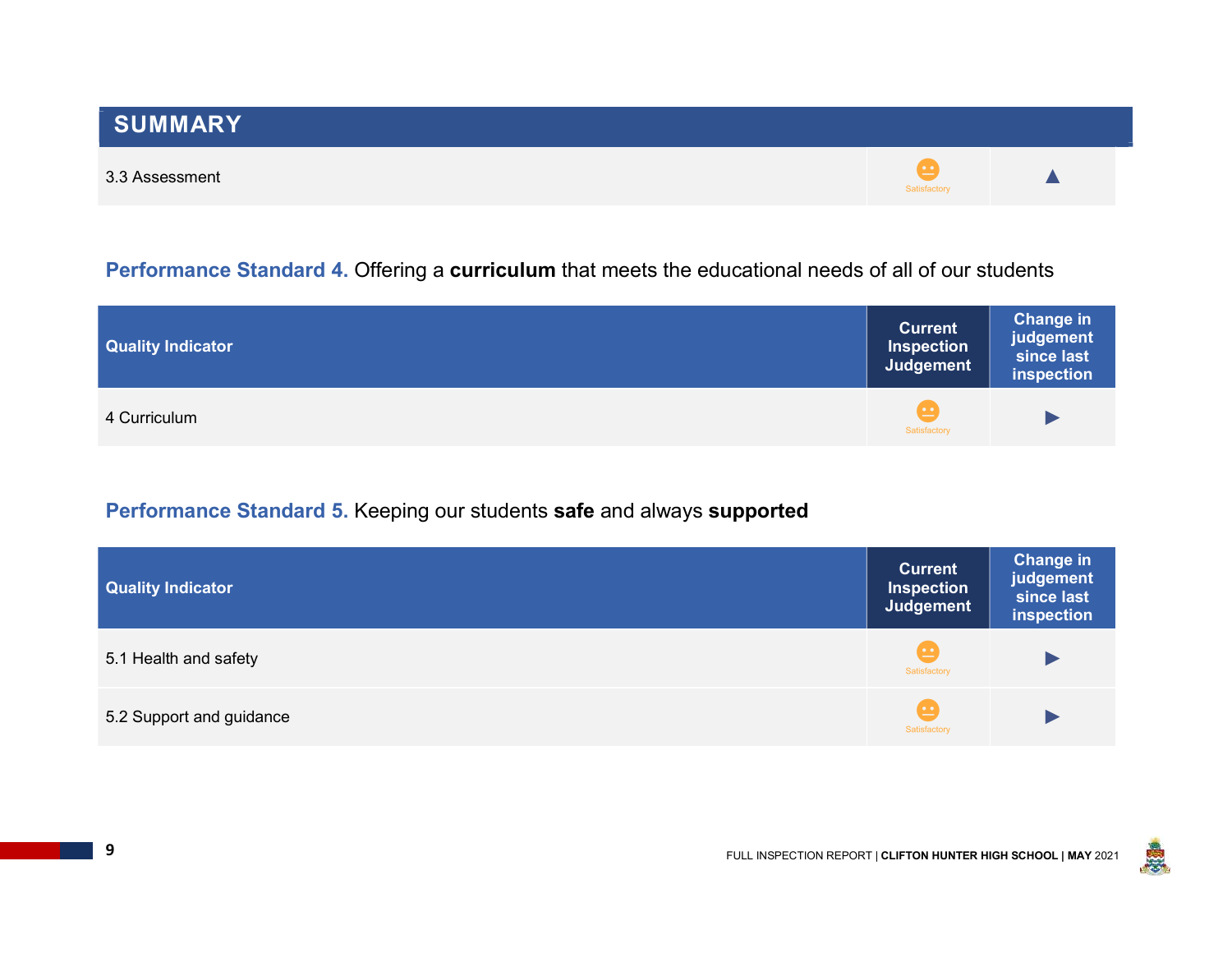Performance Standard 6. Leading and managing our school and developing our links with the community we serve

| <b>Quality Indicator</b>                     | <b>Current</b><br><b>Inspection</b><br>Judgement             | <b>Change in</b><br>judgement<br>since last<br>inspection |
|----------------------------------------------|--------------------------------------------------------------|-----------------------------------------------------------|
| 6.1 Leadership                               | $\ddot{\bm{\omega}}$<br>Good                                 |                                                           |
| 6.2 Self-evaluation and improvement planning | $\mathbf{\ddot{\cdot}}$<br>Good                              |                                                           |
| 6.3 Links with parents and the community     | $\mathbf{\mathbf{\mathbf{\mathbf{\mathbf{\cdot}}}}}$<br>Good |                                                           |
| 6.4 Staffing and the learning environment    | $\mathbf{C}$<br>Good                                         |                                                           |

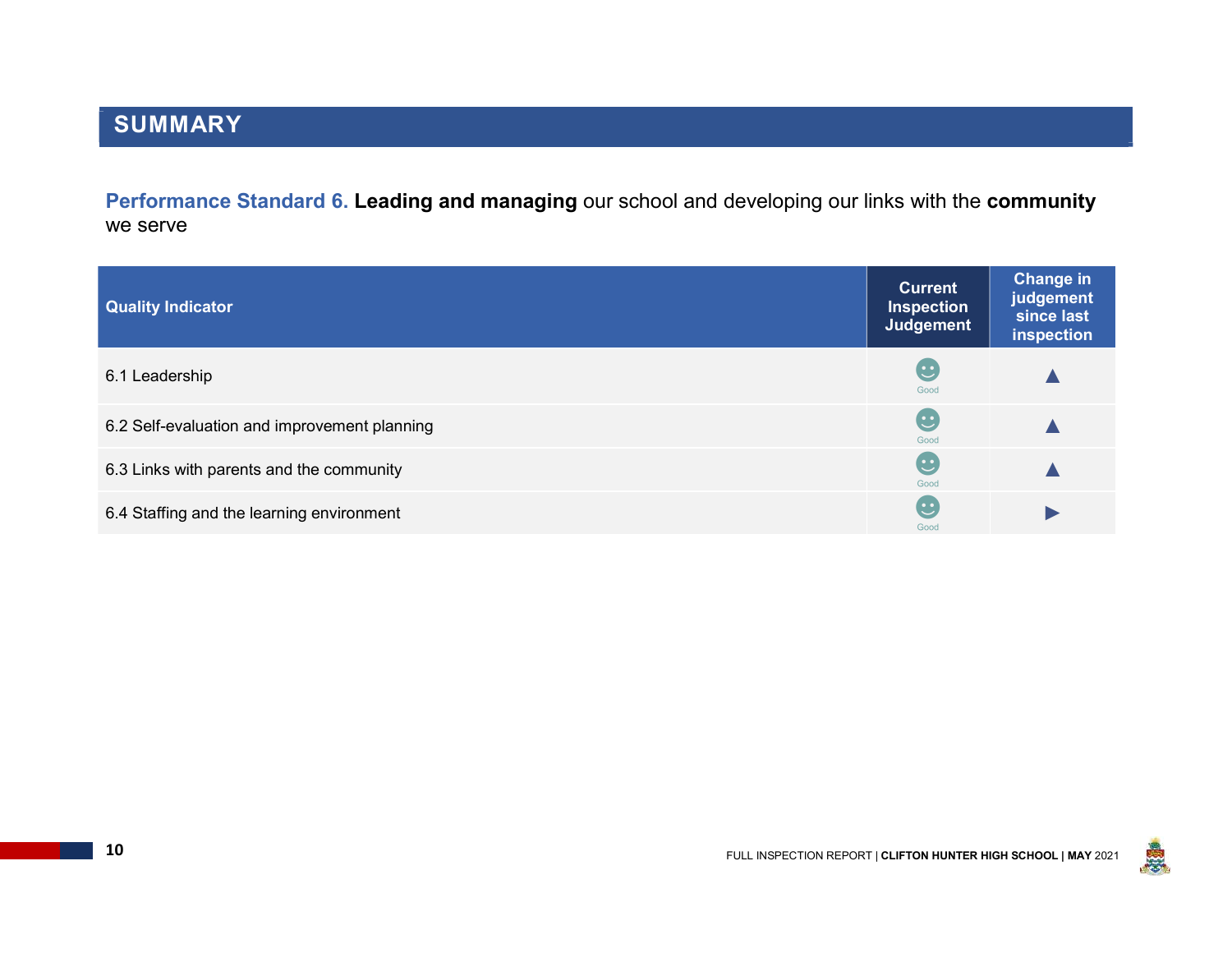# OVERALL PERFORMANCE

### What the school does well

Inspectors identified the following strengths in the school:

- Students' good attainment and progress in English and their good progress in mathematics and science.
- Almost all students demonstrated positive behaviour for learning
- The quality of pastoral care and the attention given to students' well-being was commendable.
- The inspirational leadership of the Principal, the effective teamwork of senior and middle leaders and the commitment of most teachers to embracing necessary change to bring about improvement in students' learning were key strengths of the school.
- The strong links established between the school and the community impacted positively on the quality of students' learning experiences.

### Recommendations

#### For the school to improve further, inspectors identified the following requiring improvements:

- Raise standards of achievement in all year groups, particularly in Key Stage 3, by:
	- providing students with regular opportunities to improve their numeracy, computational and problem-solving skills in mathematics;
	- providing more regular opportunities for students to conduct experiments in science to enable them to extend their scientific skills.
- Across all subjects, embed the best practice in teaching and secure consistency so that students' can progress their learning and are able to achieve higher levels.
- Use the wealth of assessment data now available in the school to deliver high-quality teaching that meets the needs of all students.
- Ensure appropriate support is available across all subjects for students with special educational needs.
- Working with the Ministry of Education, review the accommodation to ensure that it provides students and teachers with appropriate spaces to deliver high quality teaching and learning.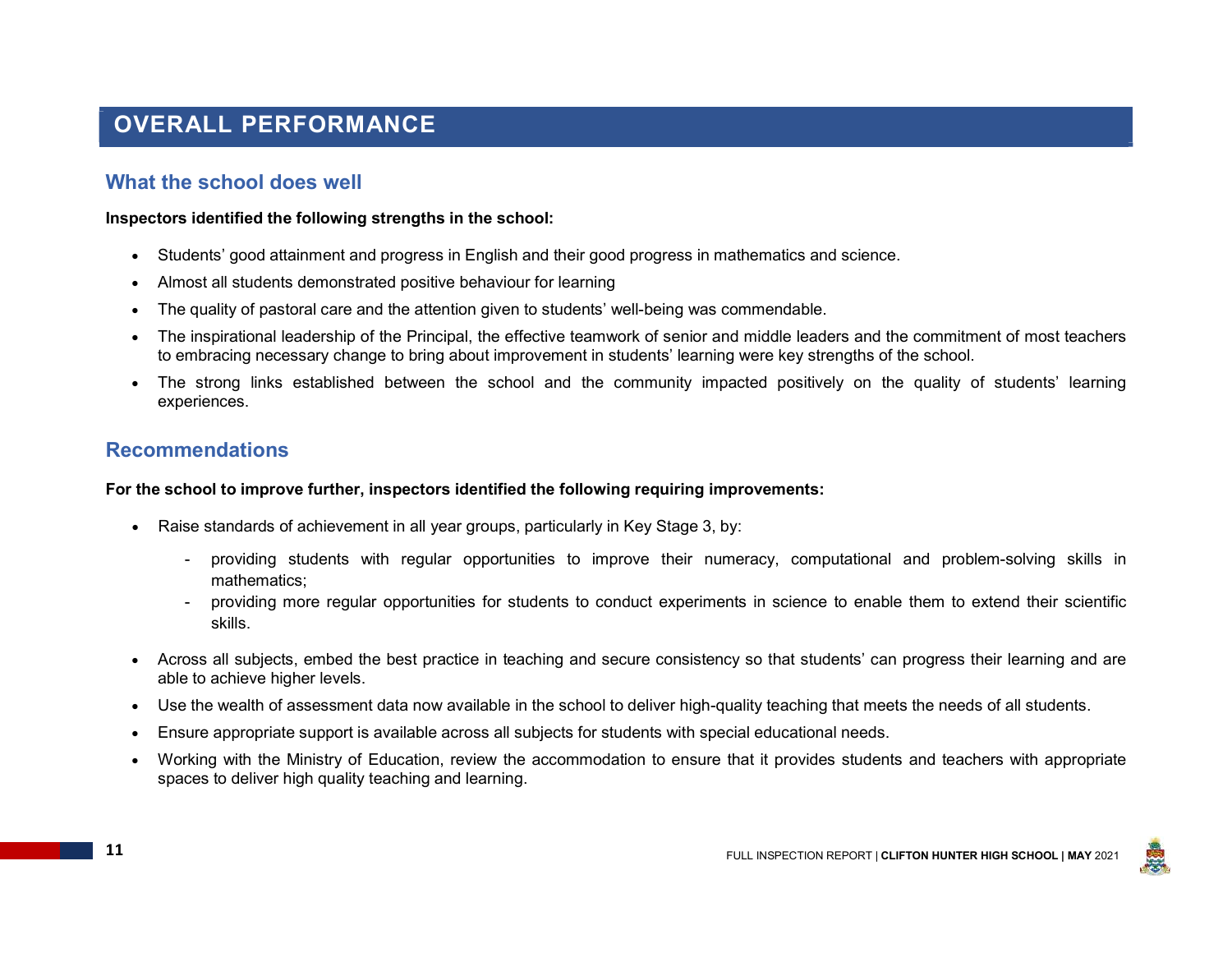# OVERALL PERFORMANCE

### What has improved since the last inspection?

- There were improvements in the progress made by students in English, mathematics, and science.
- Almost all students demonstrated positive attitudes to learning.
- The leadership provided by the Principal, senior and middle leaders had established a school ethos where teachers now embraced change to bring about improvement.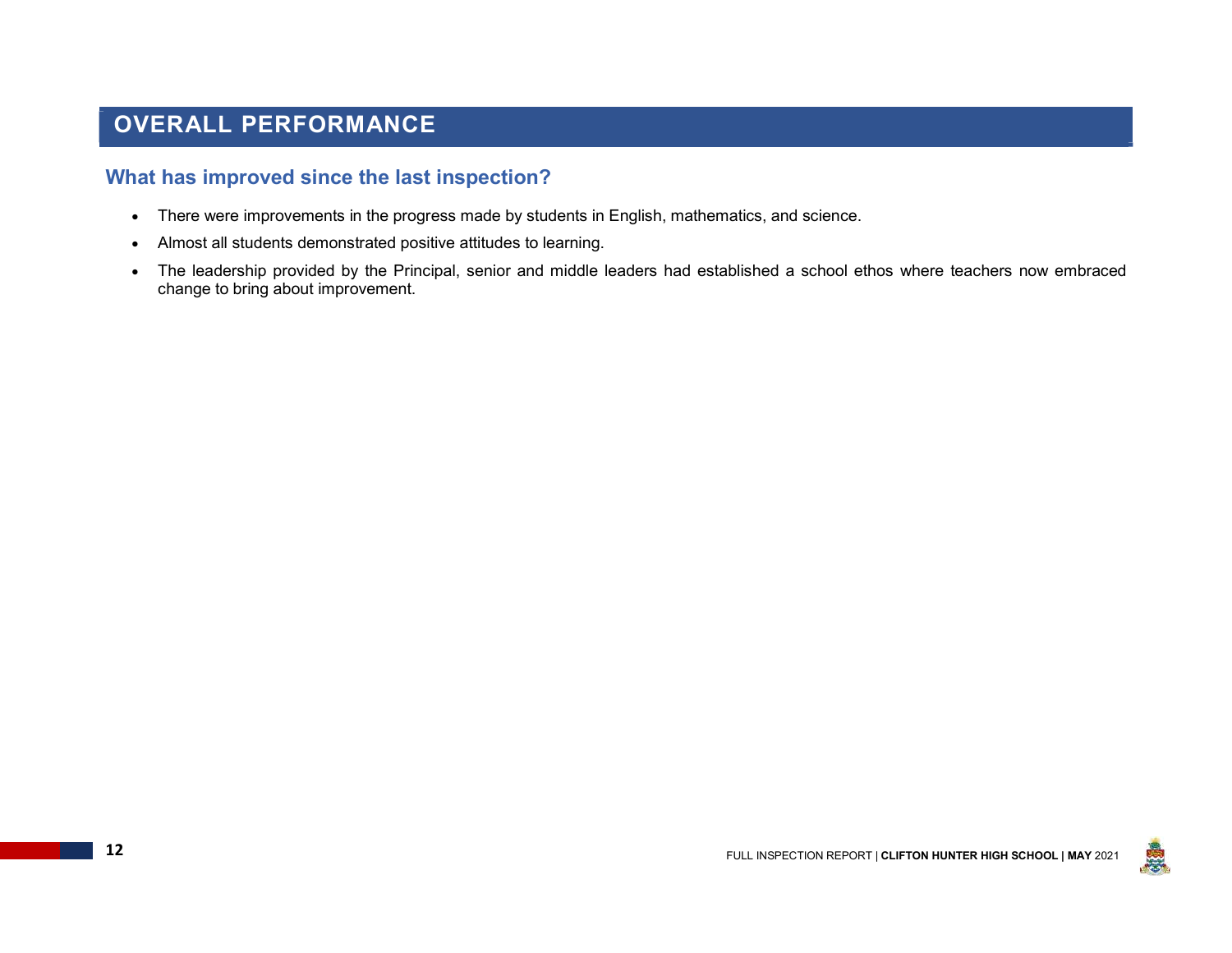# OVERALL PERFORMANCE

### ▲ Satisfactory

The overall performance of Clifton Hunter High School was judged satisfactory. The school had made significant improvements since the last inspection and was now performing at a satisfactory level. Students' attainment in English had strengthened and was now good. Similarly, students' progress in English, mathematics and science had improved and was now good. In English, the majority of students were attaining levels that were above international standards. Attainment in mathematics and science had improved slightly but remained weak. The curriculum provided students with a broad and balanced set of learning experiences. Students were making good progress across a range of subjects, including art, drama, home economics, information technology, music and physical education. A range of extra-curricular activities provided students with opportunities for additional support in core subjects and for pursuing their interests and talents, including sports and performing arts. The school band was in high demand to perform at a range of functions. Students could develop their leadership skills and contribute to the wider community by joining the Key Club, Leo Club and Cadets.

Leaders' and teachers' higher expectations of students' behaviour had brought about a marked improvement in the manner in which students conducted themselves around the school. Their behaviour and attitudes towards learning were now good and resulted in generally orderly classrooms and largely good conduct as they moved around the large campus. Prefects were excellent ambassadors for their school. Students wore their uniform with pride. Levels of attendance and punctuality had improved and were now good. The number of exclusions and suspensions had reduced. Students' civic and environmental understanding remained satisfactory. Most students demonstrated a good awareness of local environmental concerns but there were less knowledgeable about sustainability and the importance of recycling.

Teaching and learning remained satisfactory, but a growing number of teachers delivered good lessons. Relationships between students and most teachers were respectful and warm. Classroom management was good with little off-task student behaviour. Lessons were generally planned well but the match of work to ability was inconsistent, resulting in the needs of higher and lower ability students not always being met. Students were largely enthusiastic learners. However, they were given insufficient opportunities to collaborate with others, be active in their learning, develop their critical thinking skills and take greater responsibility for their own learning. Systematic school-wide processes to improve teaching were in place which was bringing about improvement. Leaders had introduced good systems for assessment across the school but these were not yet fully embedded and assessment remained satisfactory overall. Arrangements for the health and safety of students were satisfactory. Students received good support in their learning for core subjects but not in other subjects. They were suitably prepared for further education or employment upon leaving school. Staff ensured a good quality of pastoral care for all students.

Leadership of the school was now good overall. The Principal, appointed in August 2019, provided inspirational leadership. Working effectively with senior and middle leaders, he had transformed many aspects of the work of the school. Self-evaluation and improvement planning were now good. Links with parents and the community, staffing and the learning environment were good. Some teaching areas required review to ensure appropriate spaces to enable high quality teaching and learning to take place.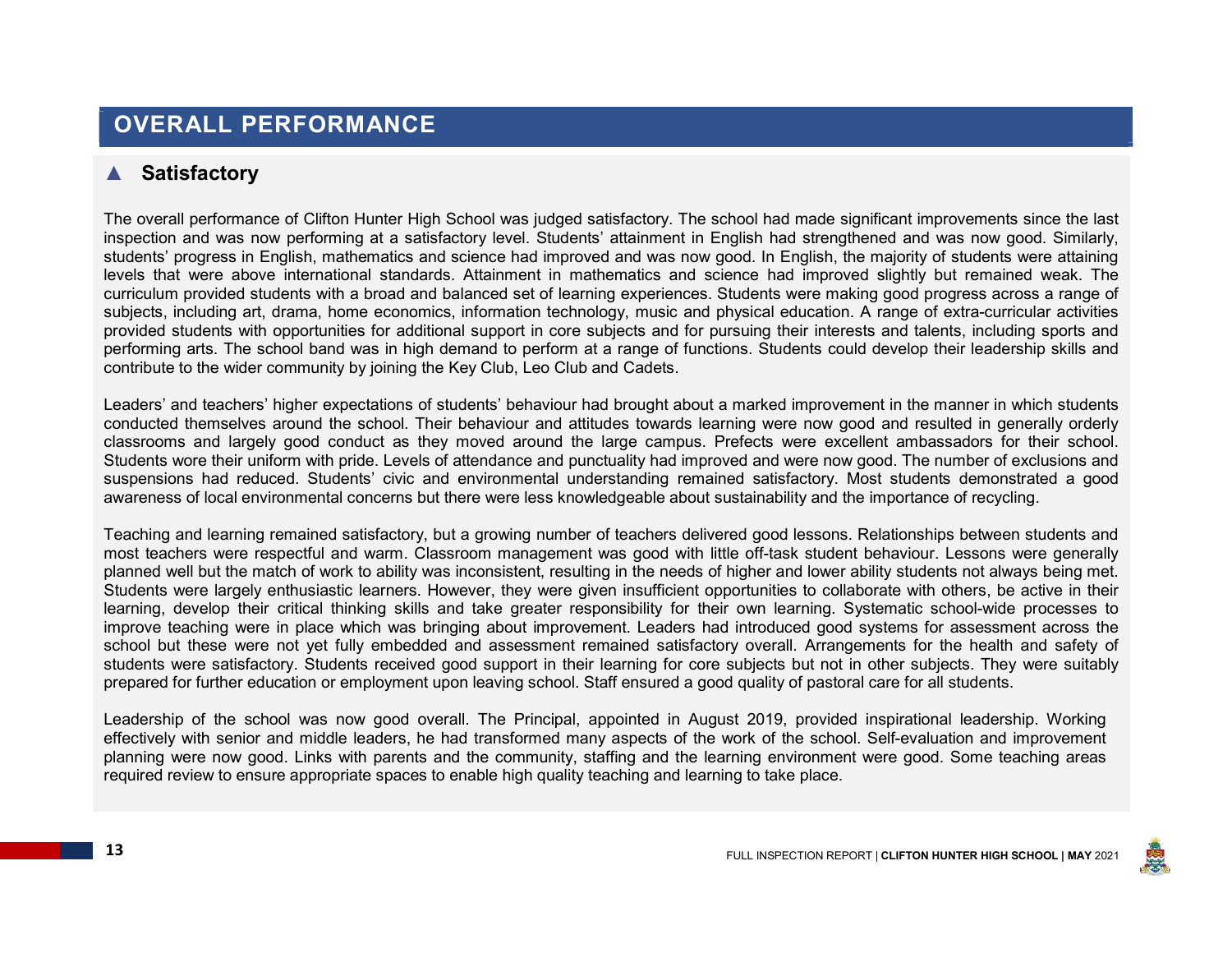### Students' attainment in relation to international standards

| <b>Quality Indicator</b>      | <b>Current Inspection</b><br>Judgement |
|-------------------------------|----------------------------------------|
| 1.1 Attainment in English     | $\mathbf{C}$<br>Good                   |
| 1.1 Attainment in mathematics | Œ<br>Weak                              |
| 1.1 Attainment in science     | $\bullet$<br>Weak                      |

### English



Attainment in English was good. In external examinations and other tests, the majority of students were attaining levels that were above international standards. Over the last three years, although there had been interruptions in schooling due to Covid-19, standards had been improving year on year. For example, 83 per cent of students sitting CXC examinations obtained a level 2 pass and 91 per cent of those in the accelerated group obtained level 2 in the CSEC English Literature examination. Girls attained higher than boys, but boys' attainment had improved over time, and more recently the gap between that of boys and girls had narrowed. The attainment of students with assessed special educational needs had risen over the past three years, with the majority of these students achieving well in English. Most students in Key Stage 3 were attaining at good levels. In class, students demonstrated good oral and listening skills. They understood about the parts of speech such as rhetorical question, and how to construct an effective narrative. Students in Year 10 could analyse poems, such as "Dreaming Black Boy" by James Berry, with sensitivity and perception and demonstrated an understanding of complex imagery and language.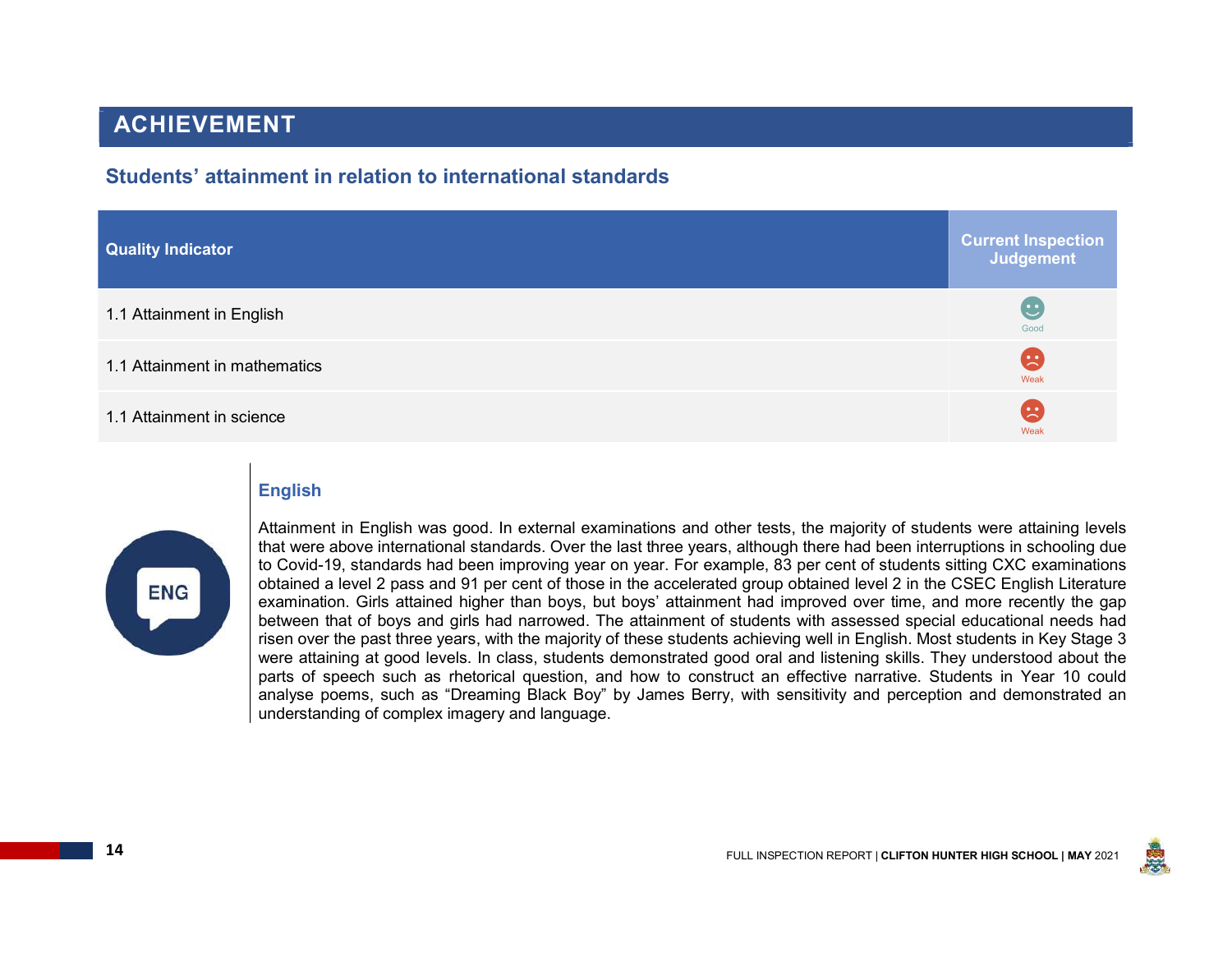### Students' attainment in relation to international standards

#### **Mathematics**



Attainment in mathematics had improved year on year but remained weak. By the end of Year 11, students were performing below expected curriculum and international standards. Some groups of students were attaining well below expectations due to their low starting points but were steadily closing these gaps. Students' basic computational skills and understanding of mathematical concepts often restricted their ability to solve problems. Students in Year 7 could calculate missing angles in diagrams, and when given the opportunity, work collaboratively in teams to solve problems. In Year 9, some students were challenged by early exposure to Year 10 expectations in statistics and completed this successfully. Where attainment was lower, students were consolidating their mathematical skills related to real life. A Year 10 group had successfully calculated how they could make a specific purchase with a limited range of coins. In Year 11, higher attaining groups of students showed a good grasp of complex concepts and methods to solve simultaneous equations. Students did not receive enough regular oral and written feedback to help them recognise what they were achieving in mathematics or to focus them on their next attainment steps.

#### **Science**



Attainment was weak overall. The majority of students entered the school with low prior attainment. The range of courses on offer at the school suited all abilities. Although some variance in performance was evident, there were significant improvements in science attainment since the last inspection. The dedication of the subject leader and her departmental colleagues to raising standards in science was bearing fruit. Attainment had shown a rising three-year trend of improvement and teachers in the science department were building on that. The quality of teaching was better than in the last inspection and lessons were well-planned and resourced. This was also contributing directly to improved outcomes. In Year 7, students understood how plants and animals adapt to suit the environment where they live. Students in Year 8 were knowledgeable about the forces required to move an object and could use a Newton meter effectively to measure this. Students in Year 11 could use correct scientific terminology to describe the bones of the human skeleton and create electrical circuits using different kinds of batteries. Where possible, and within the constraints of the timetable and facilities at the school, students improved their knowledge through undertaking practical investigations. There was an over-reliance on the use of worksheets in science lessons, particularly in Key Stage 3. This restricted the extent of challenge and thus, students' independence in their own learning.

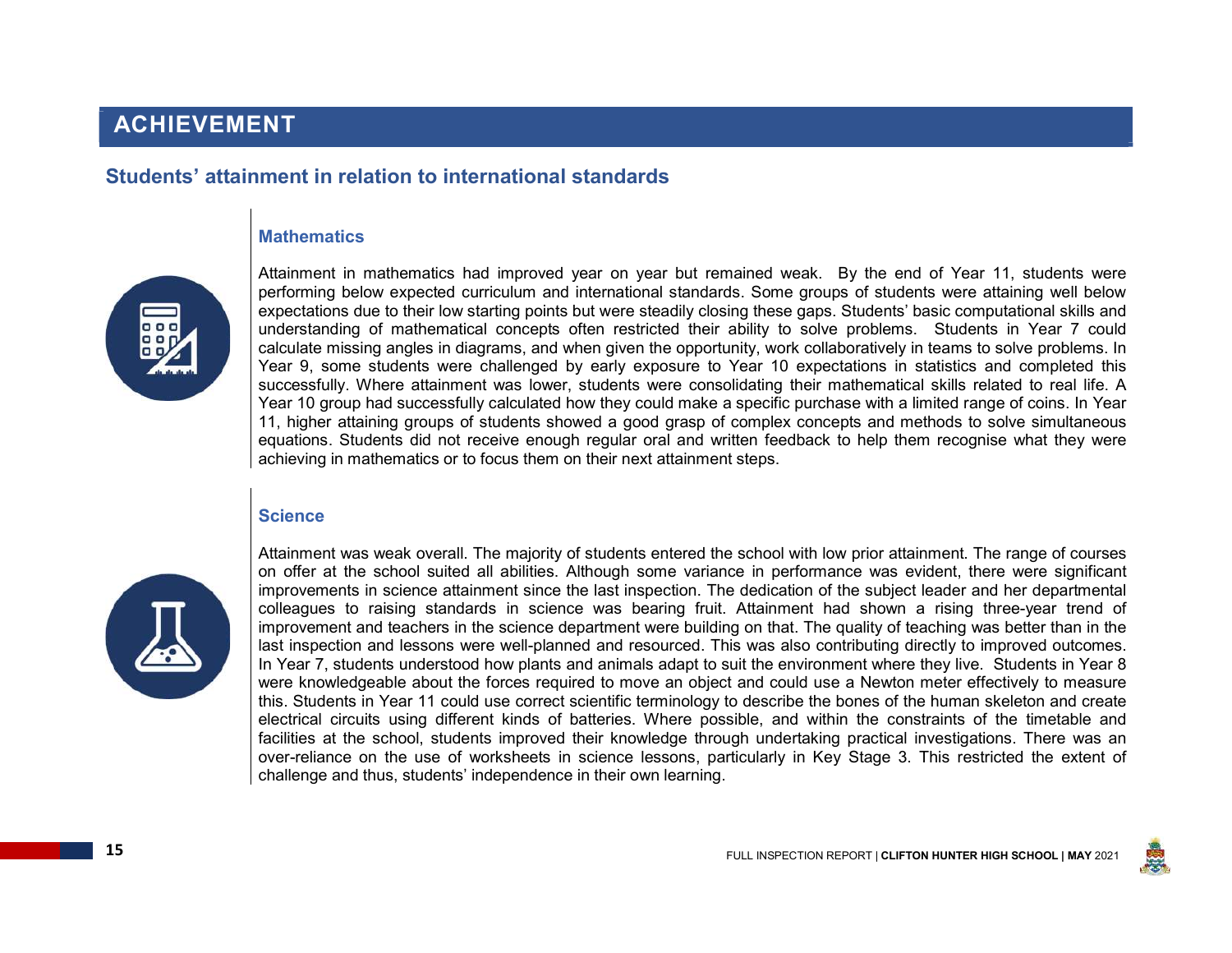### Students' progress in key subjects

| Quality Indicator           | <b>Current Inspection</b><br>Judgement |
|-----------------------------|----------------------------------------|
| 1.2 Progress in English     | $\mathbf C$<br>Good                    |
| 1.2 Progress in mathematics | $\overline{\mathbf{c}}$<br>Good        |
| 1.2 Progress in science     | $\mathbf C$<br>Good                    |

#### English



The progress of students in English was good. Students entered the school below international standards, and made good progress. From these low starting points, they improved their skills, knowledge and understanding from throughout Key Stage 3 and into Key Stage 4. The oldest, higher attaining, students made very good progress with the course they could study in English literature. Throughout the year, classwork in English mirrored this progress, with students working hard and displaying good levels of achievement. Students listened carefully to information and were articulate and happy to respond to teachers' and visitors' questions. Students worked well in pairs and groups, using their knowledge of various English language strategies to produce the work requested. Students could use their English skills in a range of different contexts. The progress made by students with special educational needs was generally good but with some variation. Their attainment had been steadily rising as more was expected of them. Students were often quizzed at the beginning of lessons to check on the previous lesson's learning and the electronic scoreboard motivated them to do well and accelerated their progress.

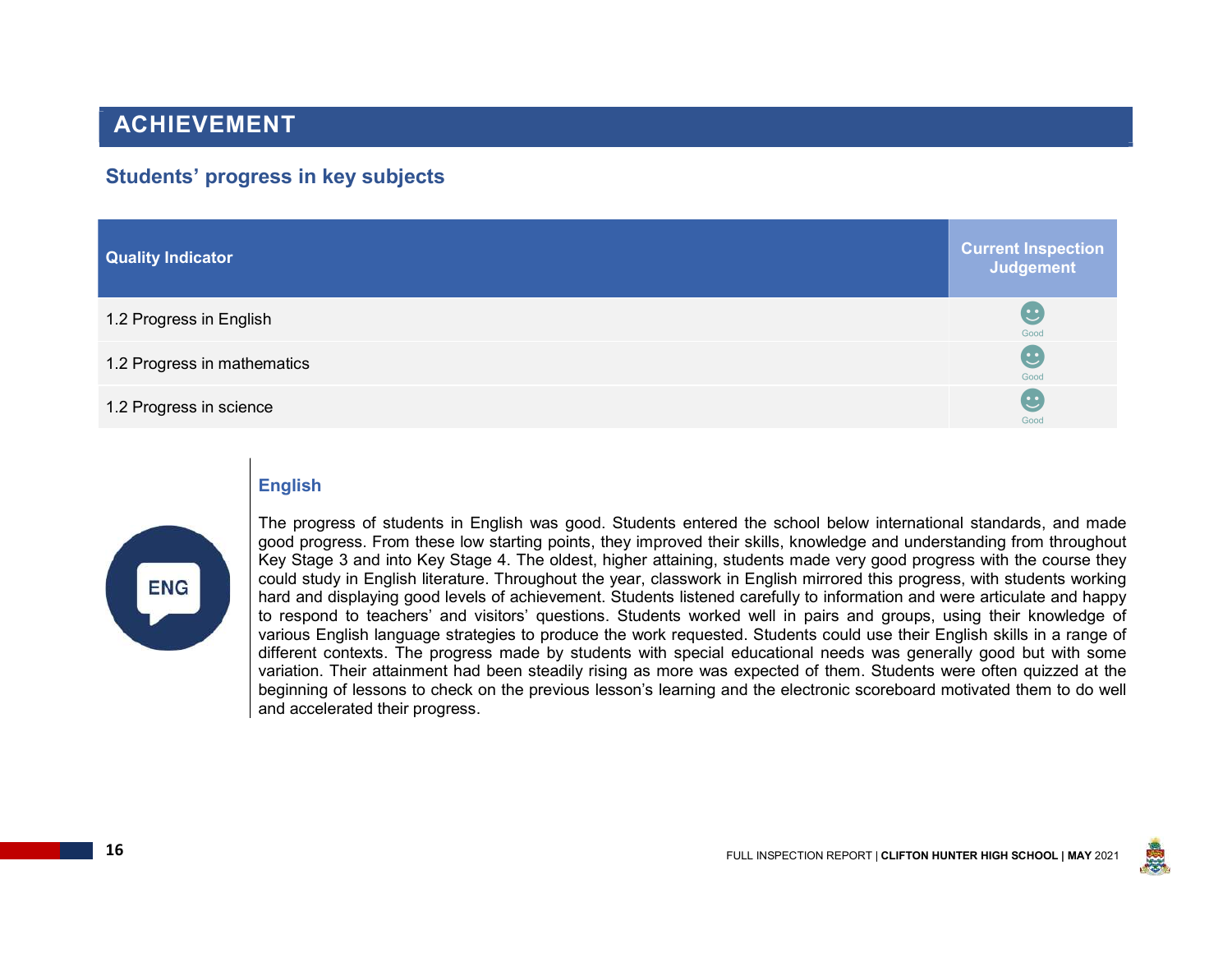### Students' progress in key subjects

#### **Mathematics**



Progress in mathematics was good. Most students in Year 7 to Year 9 made expected progress, and across the school the majority had made better than expected progress. In Year 10, almost all students had made better than expected progress and in Year 11 most students did. Students made good progress through carefully sequenced content, defined in both weekly and lesson plans. This enabled teachers to cover the same content in different groups but allowed them to adjust the starting points to suit the students' needs. Teachers' questioning often made good links to prior learning in previous lessons to make students aware of their progress. Where possible, learning was linked to real life contexts so that students could see the relevance of mathematics. Progress was best in lessons when students were actively problem solving in groups. This ensured they reasoned more and explained mathematical concepts together to deepen their understanding. Not all classes provided opportunities for students to develop their problem solving skills.

#### **Science**



Progress in science was good. Taking into consideration the low starting points of students on entry to the school, most made better than expected progress. This was commensurate with the improvements made in teaching across the department since the last full inspection. Data indicated that students in both key stages were making good progress. This was particularly significant in Key Stage 3. Students' progress in lessons was demonstrated by their ability to answer some probing questions posed by teachers. Work in students' notebooks was of the appropriate quality and quantity but there was an over-reliance on the use of worksheets that was a barrier to progress.

Most students made good progress in art, drama, home economics, information technology, music and physical education.

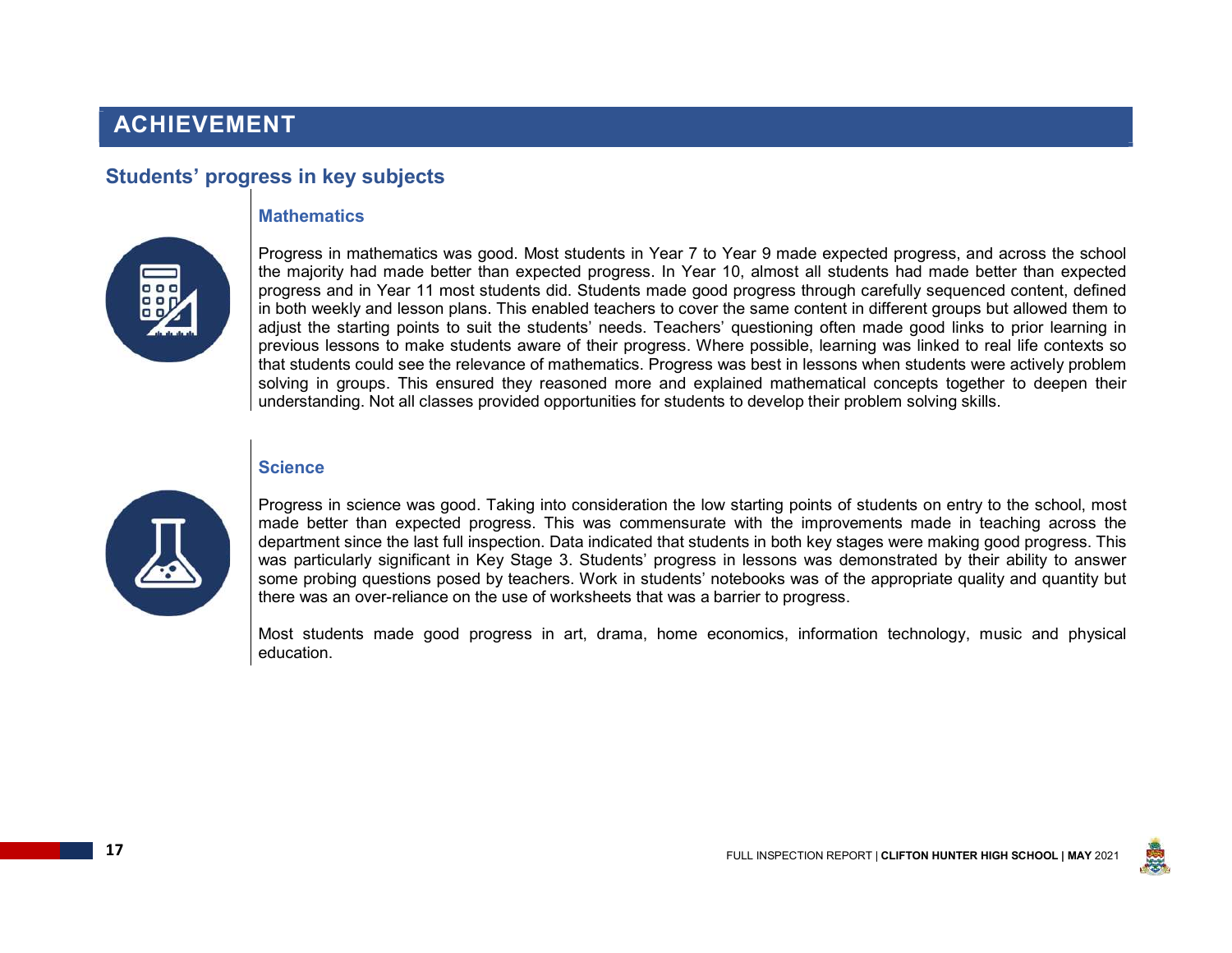### STUDENTS' PERSONAL AND SOCIAL DEVELOPMENT

| <b>Quality Indicator</b>                            | <b>Current Inspection</b><br>Judgement |
|-----------------------------------------------------|----------------------------------------|
| 2.1 Positive behaviour for good learning            | $\mathbb{C}$<br>Good                   |
| 2.2 Students' civic and environmental understanding | Satisfactory                           |

#### Behaviour



Positive behaviour for learning was good. This was as a result of most teachers' clear expectations of students, reinforced by positive behaviour management techniques throughout the school. Learning mentors supported students effectively with personalised programmes well matched to their needs. Almost all students behaved calmly and courteously, demonstrating good relationships with adults and each other. Most students showed a positive attitude to their learning with good application and quiet concentration. They listened attentively and answered questions willingly. The school had been developing the concept of a 'growth mindset' and students defined their understanding of this as being able to try harder and not give up. However, many were unable to define specific learning strategies that they could use to improve their work. As a result, the majority of students were not taking responsibility for their own learning. The Year 11 prefects demonstrated high levels of self-esteem and were excellent ambassadors for their school. Students wore their uniform with pride. As a result of effective data monitoring and support for targeted students, levels of attendance and punctuality had improved and were now good. The number of exclusions and suspensions had reduced, and the school was continuing to monitor the relevant data rigorously and take appropriate action when required.

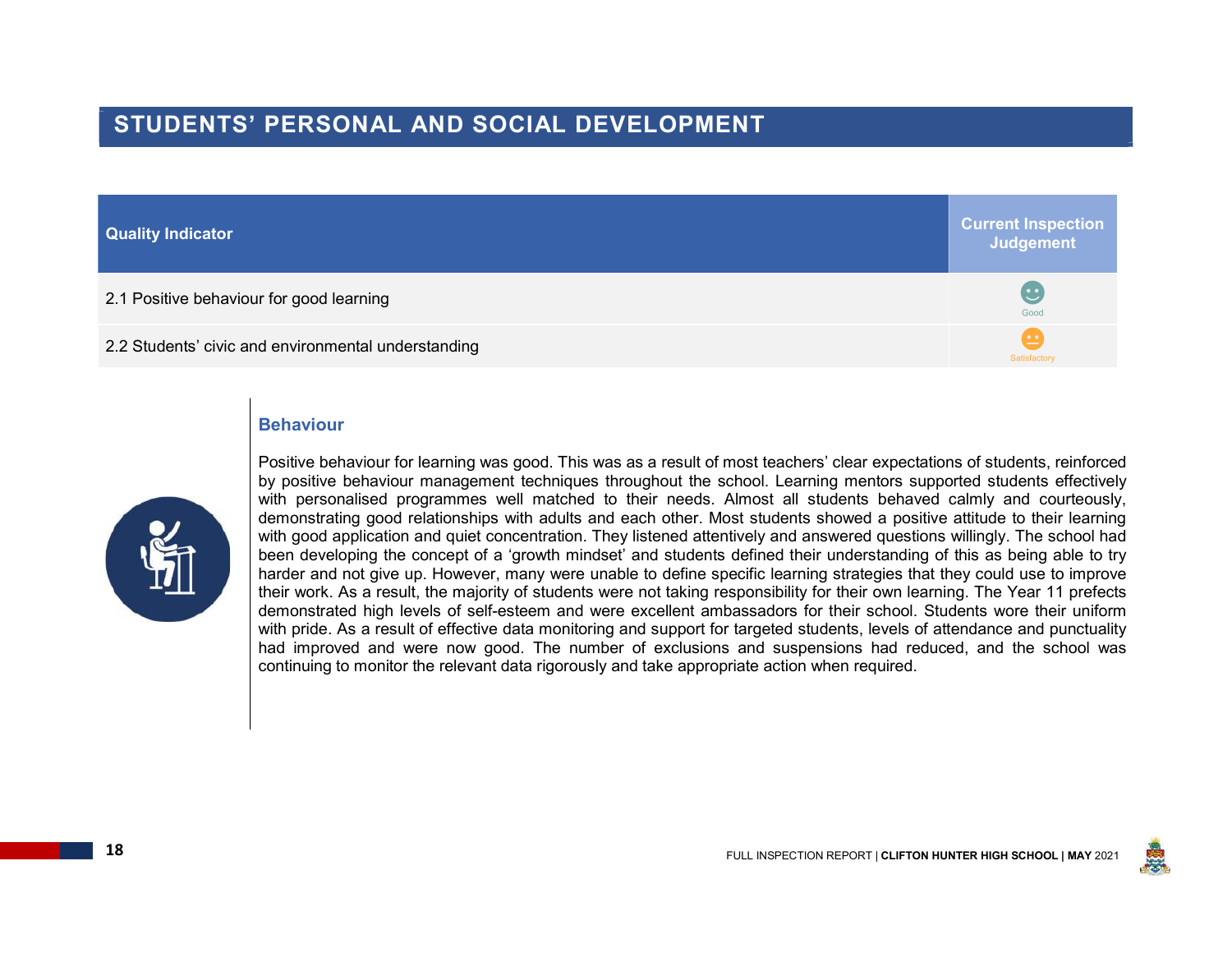#### Civic and environmental understanding



Students' civic and environmental understanding was satisfactory. Most students were observed to be respectful of themselves and others. The majority of students contributed to the life of the school and wider community. This was evidenced through the Key Club, the Leo Club and the Student Council initiative in raising mental health awareness. The prefect system enabled students to enhance their civic responsibility and understanding. Most students demonstrated good knowledge of the recent Cayman Islands election results. They were interested in the change of Premier and in what the Parliament might address over the next four years. Most students were knowledgeable about the fragile state of the Islands' environmental well-being. They were keenly aware of the impact of the destruction of the mangrove habitat relating specifically to marine life sustainability and the reduction of the hurricane buffer. The school had yet to encourage the reduction of plastic waste in its canteen. Students needed to be held to account about failing to clean up litter during morning break and lunch. Enhancing recycling opportunities for all members of the school community were planned but was yet to be implemented.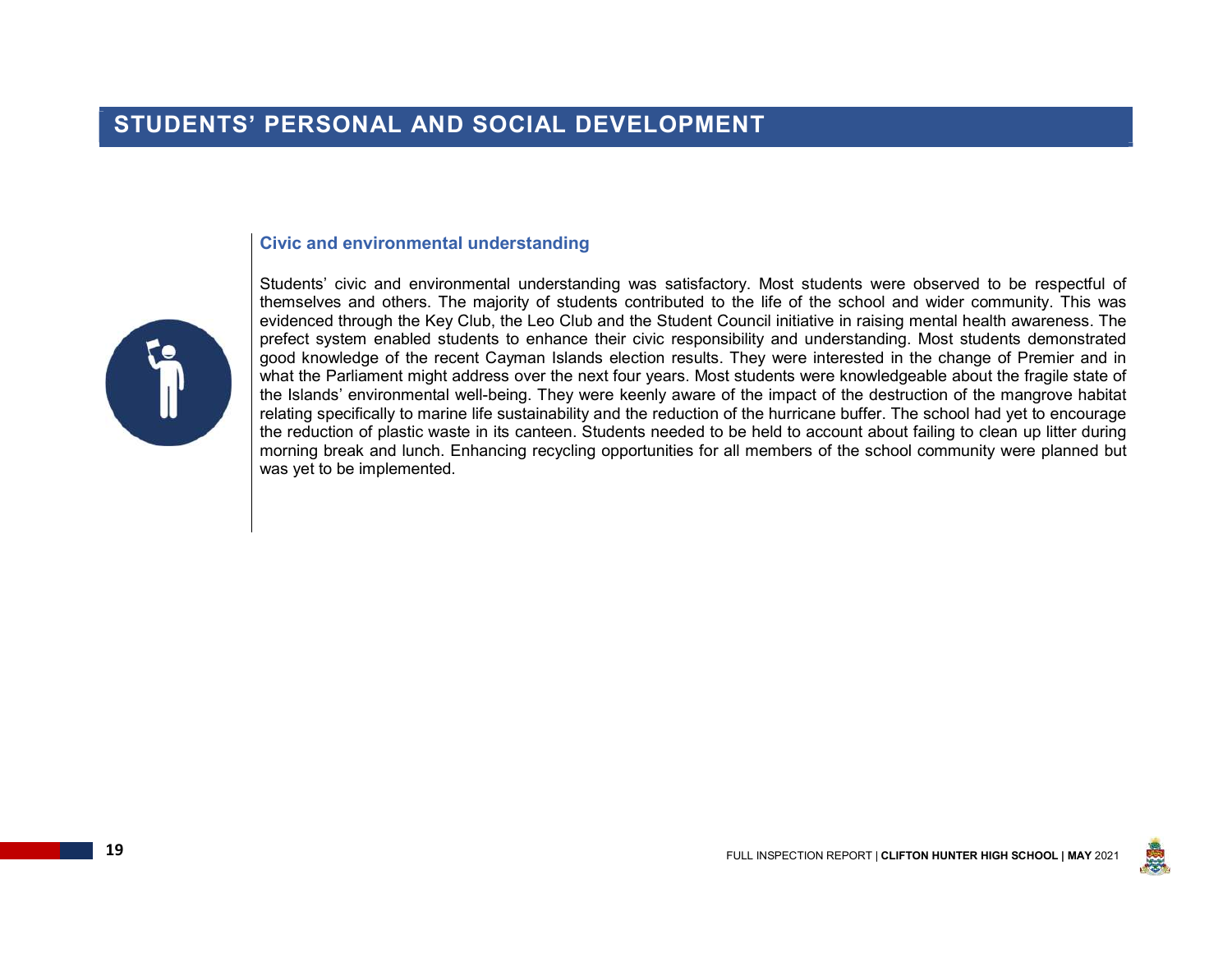### TEACHING, LEARNING AND ASSESSMENT

| <b>Quality Indicator</b> | <b>Current Inspection</b><br>Judgement              |
|--------------------------|-----------------------------------------------------|
| 3.1 Teaching             | $\bullet$<br>Satisfactory                           |
| 3.2 Learning             | $\left( \underline{\cdots} \right)$<br>Satisfactory |
| 3.3 Assessment           | $\left  \underline{\cdots} \right $<br>Satisfactory |

#### **Teaching**



Teaching was satisfactory. Whilst the majority of teaching in lessons was satisfactory or good there was too great a variation in quality, with several being excellent whilst a small number were weak. In some subjects there was a consistency in approaches and techniques used by all teachers which resulted in stronger learning outcomes for students. In other subjects the variation in teacher effectiveness meant that students' learning was not developed systematically. Relationships were respectful and warm which allowed teachers to use humour appropriately to engage and motivate students. Generally, teachers' subject knowledge was at least satisfactory and, in some cases, good. This good knowledge was used to enthuse and interest the students in their work which resulted in learners being absorbed in their studies. Lessons were carefully planned. Where a department's staff planned together, students had a more consistent learning experience. Teachers felt supported and could more easily monitor student progress and where required put in place appropriate interventions. Classroom management was good with minimal off-task student behaviour. Students were more likely to be passive than disruptive. Matching work to ability was inconsistent, especially when challenging higher ability students or enabling the less able to access the curriculum. On occasion, teachers set too much work to keep students busy or did most of the talking rather than making them think. Whilst lessons plans included critical thinking and enquiry skills, these were not yet embedded in day-to-day lesson activities. The school had provided teachers with appropriate training to improve teaching, and this was beginning to bring about improvement.

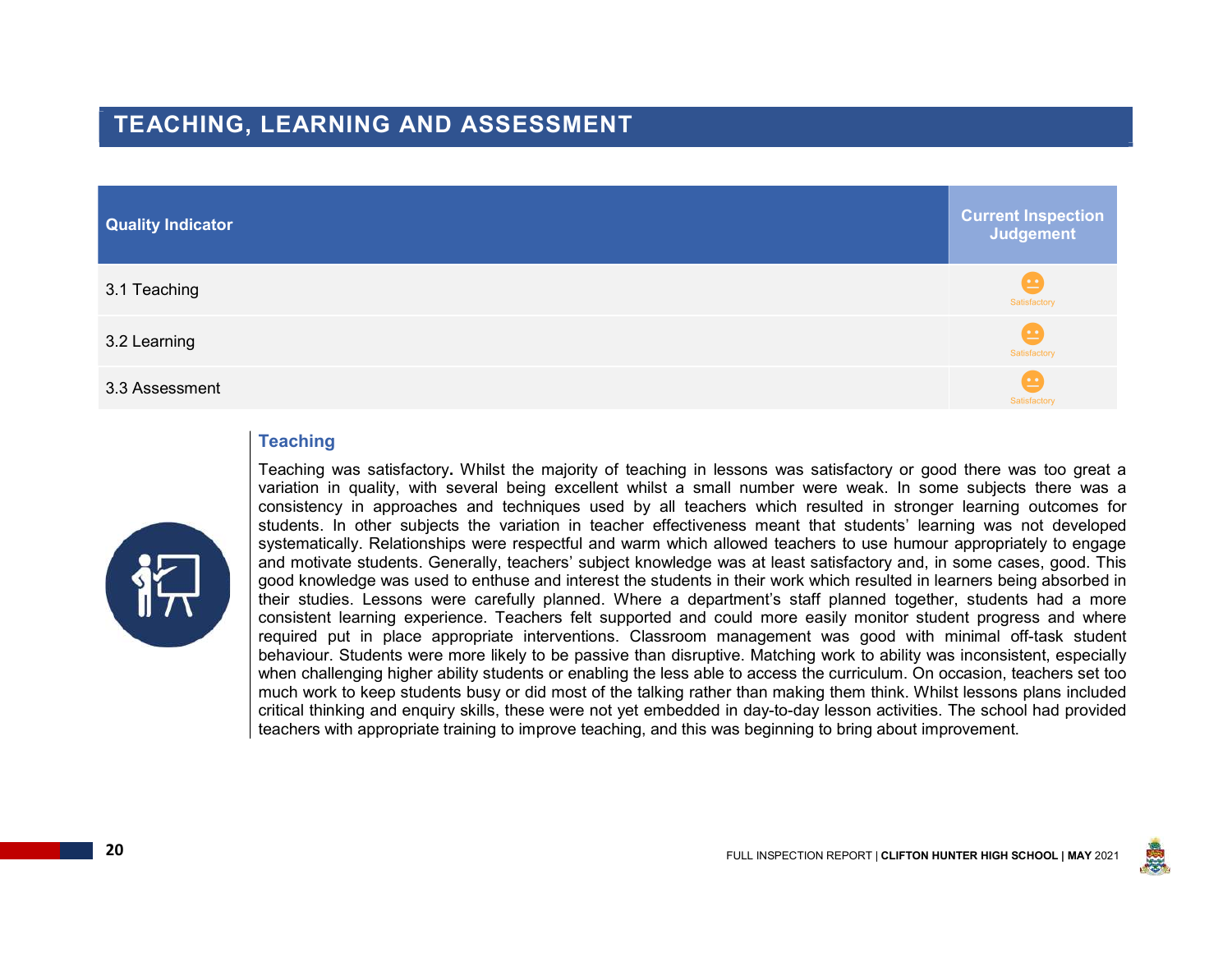### TEACHING, LEARNING AND ASSESSMENT

#### Learning



Learning was satisfactory. Most students were keen to do well. They wanted to please their teachers and recognised the importance of achieving well in school. Students worked diligently at tasks both individually and with others. Learning was particularly effective when collaborative work was set. When given the opportunity, students demonstrated that they could cooperate well with others and could develop ideas and solutions. For example, there was excellent learning when students took responsibility for their own others learning when they were given the opportunity to prepare a PowerPoint presentation and then teach their fellow students. There were, however, passive learners, who did not engage with learning and who were not noticed by some teachers. Students' independent learning skills were underdeveloped, and teachers took too much responsibility for their learning. They were able to recap learning and make links to their new work. Often the best learning occurred when students studying related to real life. Information and communication technology was used to enhance learning in a wide variety of ways and enriched learning experiences. Students enjoyed researching using laptops and also using these to record their work.

#### **Assessment**



Assessment was satisfactory. Leaders had introduced and quickly embedded good systems for assessment across the school. Regular data collection points were timetabled and implemented robustly. Data was analysed accurately, made accessible to all relevant staff which enabled them to closely monitor all students' progress and attainment. Teachers were accurate in assessing students' strengths and needs. Because the data collection points were aligned with curriculum coverage, teachers could use the information to inform their planning. Core subject leaders were trained effectively and were using data well to identify areas for further improvement. In most lessons, teachers questioned students to check their understanding of new learning, but the use of deeper follow-on questions to explore their first answers was variable. The adaptation of teaching to reinforce emerging strengths in learning during lessons, or address shared misconceptions, was inconsistent. Teachers' marking of books was variable both within and across subjects. As a result, students did not receive consistent feedback about how well they were doing and were often unsure about what they needed to do to improve further.

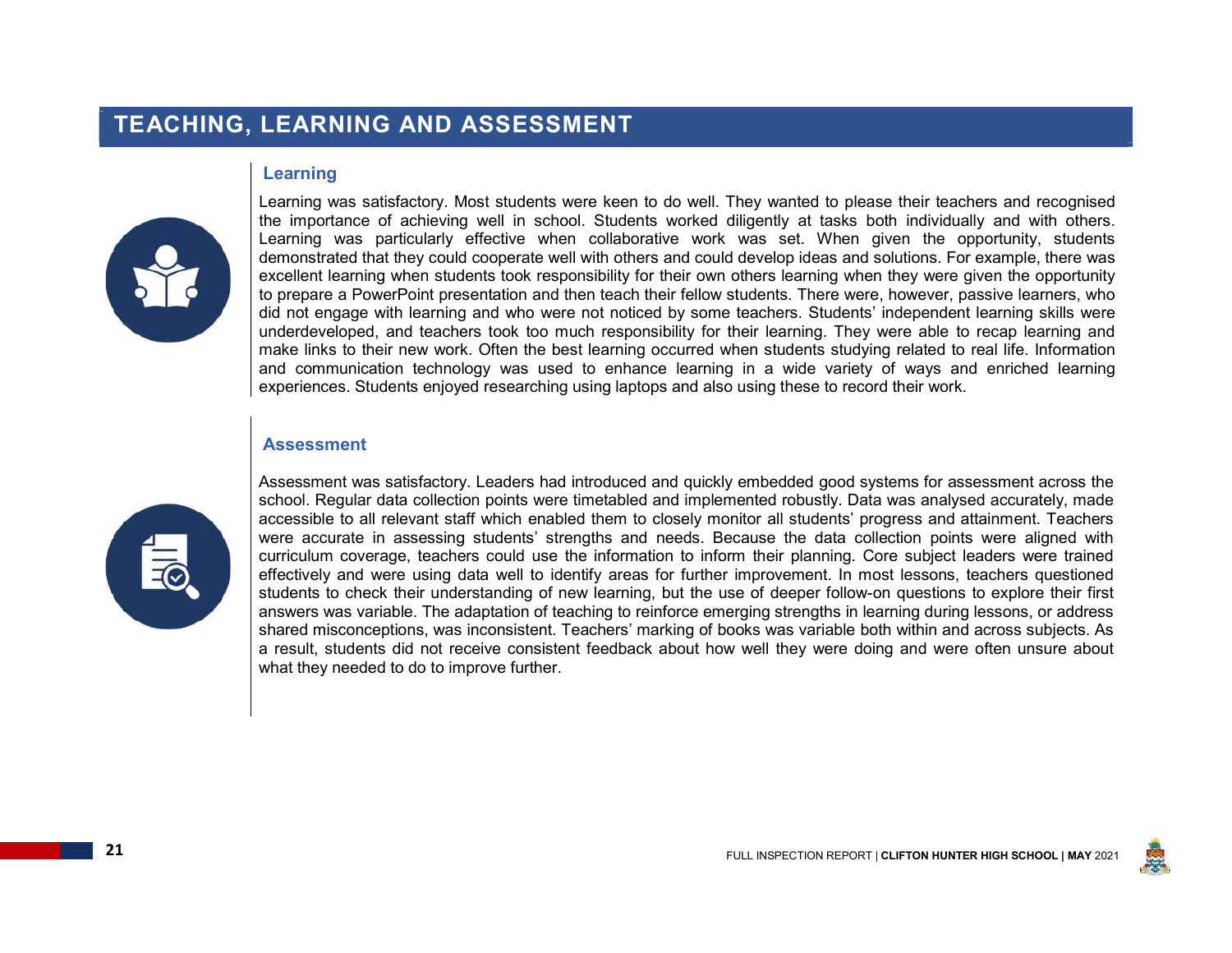# $\overbrace{\phantom{a}}^{\text{2}}$  and  $\overbrace{\phantom{a}}^{\text{3}}$  and  $\overbrace{\phantom{a}}^{\text{3}}$  and  $\overbrace{\phantom{a}}^{\text{4}}$  and  $\overbrace{\phantom{a}}^{\text{4}}$  and  $\overbrace{\phantom{a}}^{\text{4}}$  and  $\overbrace{\phantom{a}}^{\text{4}}$  and  $\overbrace{\phantom{a}}^{\text{5}}$  and  $\overbrace{\phantom{a}}^{\text{6}}$  and  $\overbrace{\phantom{a}}^{\text{6}}$  and

Quality Indicator Current Inspection **Judgement** 

#### **Curriculum**



The curriculum was satisfactory. The school had a broad and balanced curriculum across Key Stages 3 and 4. Not all curriculum areas provided sufficient challenge for higher attaining students. The school had yet to develop effective cross-curricular links in most subject areas. However, In Year 7 to Year 9, history and geography were now planned together as a unit of work for humanities, with a clear focus on Caymanian culture. Extra-curricular activities offered a mix of additional support for core subjects and access to wider opportunities, such as drama and music. The Key Club and Leo Club enabled students to take on leadership roles and contribute to the wider community. The curriculum in Key Stage 4 was designed to develop a strong work ethic and included academic and technical subjects to meet all students' needs and interests. Students and parents were very positive about the guidance and support provided with regard to making subject choices. Clear links were explained between subject areas and future employment and learning opportunities. Additionally, to support students' positive future in work the school offered 'mock' interviews and held a careers fair with over 40 businesses involved.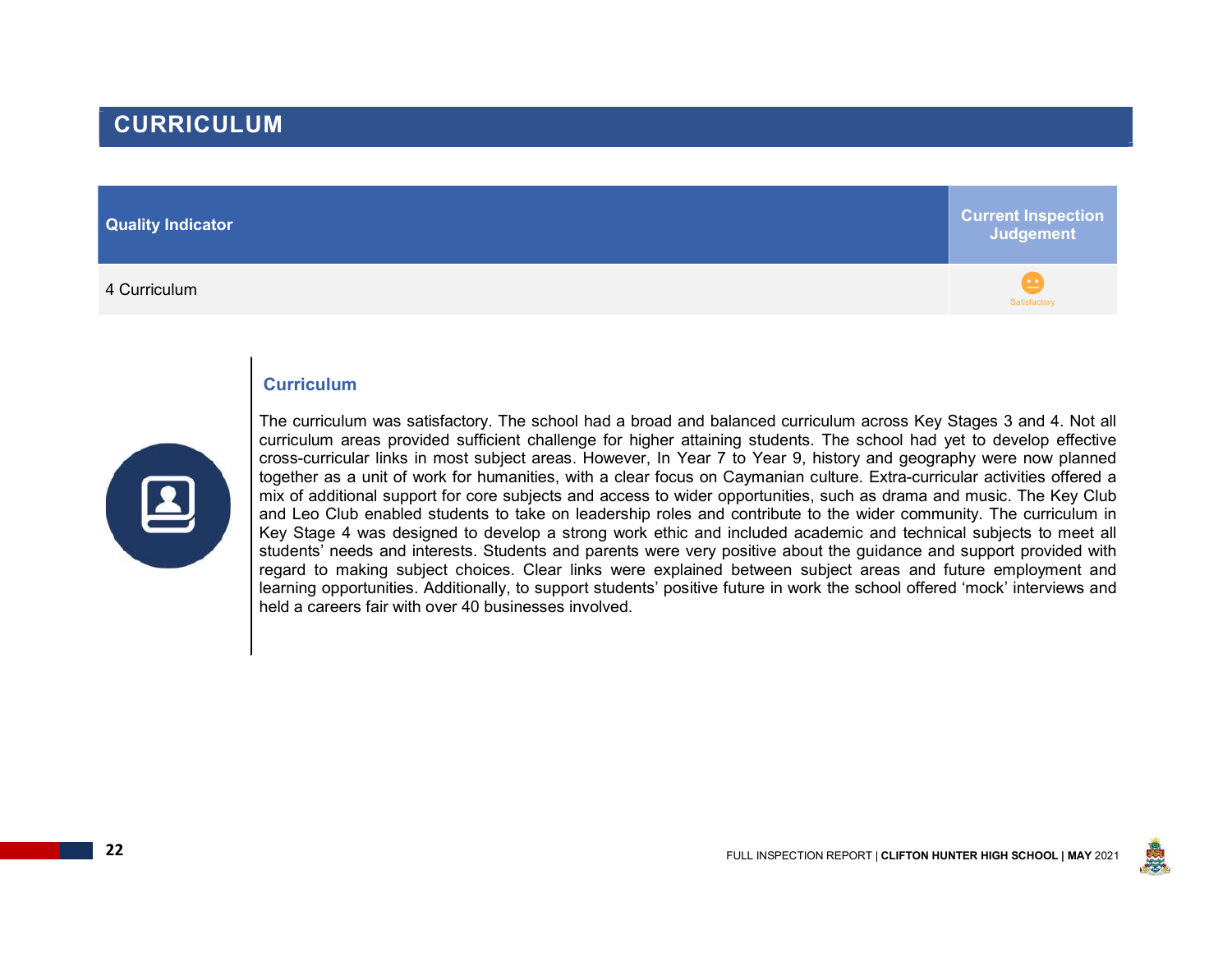# SAFETY AND SUPPORT

# Quality Indicator Current Inspection **Judgement**  $5.1$  Health and safety  $\mathbb{S}^{3}$  and  $\mathbb{S}^{4}$  and  $\mathbb{S}^{4}$  and  $\mathbb{S}^{4}$  and  $\mathbb{S}^{4}$  and  $\mathbb{S}^{4}$  and  $\mathbb{S}^{4}$  and  $\mathbb{S}^{4}$  and  $\mathbb{S}^{4}$  and  $\mathbb{S}^{4}$  and  $\mathbb{S}^{4}$  and  $\mathbb{S}^{4}$  and  $\mathbb{$  $5.2$  Support and guidance  $\frac{1}{\text{Satisfactory}}$

### Health and safety



Health and safety were satisfactory because school leaders had ensured effective policies and procedures were in place for the safety and well-being of students and staff. The premises were secure. Several security guards monitored school entry gates and circulated throughout the entire campus during the school day to ensure safety. Additionally, school leaders patrolled the academy buildings and campus regularly throughout the day, and built positive relationships with students. The buildings and premises were hygienic and fairly well maintained. Some small areas that required maintenance had not yet been repaired because replacement parts were on order. Guidance counsellors ensured safeguarding arrangements and almost all staff were trained in child protection. The work of the guidance counsellors and the addition of the Health Services Authority psychologist and a music therapist was responsive to identified needs. Almost all students felt the school was a safe and nurturing place. The school had good links with external health agencies. The full-time nurse and dental assistant helped to maintain health care, including by dispensing medication to those who required these, as well as maintaining health records.

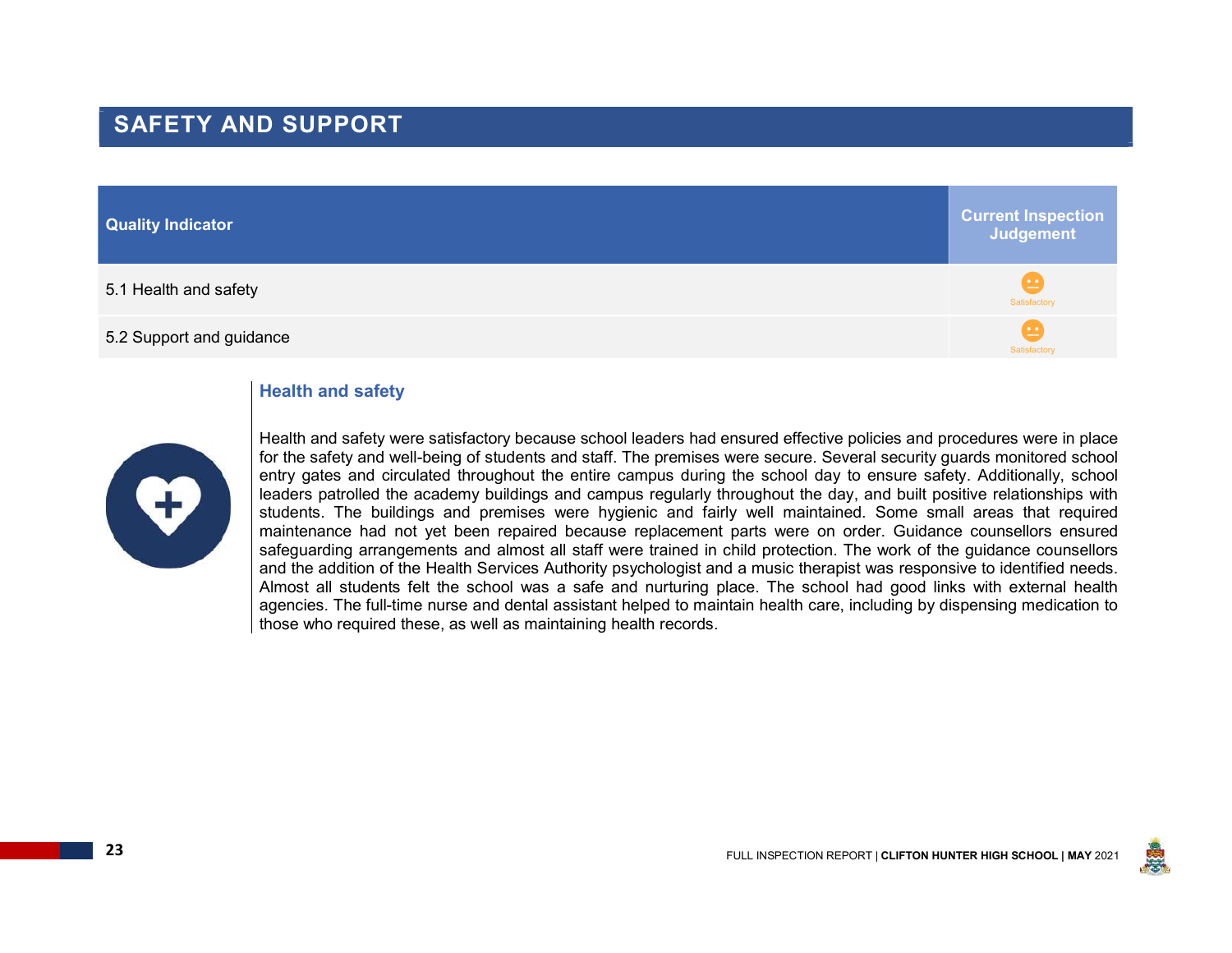# SAFETY AND SUPPORT

#### Support and guidance

Support and guidance were satisfactory. The overall climate of the school was respectful and positive. This was demonstrated well through the student-teacher relationships inside and outside of the classroom setting. There were systems in place for tracking behaviour, and attendance. Guidance counsellors provided good provision for all students. The work of the guidance department covered student support when students were in "crisis" and when they needed basic support from external agencies. Leaders had developed systems for tracking students' progress. The majority of teachers used assessment information in lessons to meet the needs of students. Pastoral care was good, with most teachers demonstrating appropriate care and support. Students felt well guided to make option choices as well as academic choices beyond Year 11. Relationships across the school were positive and effective in supporting the work of the school. The learning coordinators, special educational needs coordinator, three part-time school inclusion specialists and a range of external providers provided support for students' academic, emotional, psychological and social needs. Most students with special educational needs were meeting their academic targets.



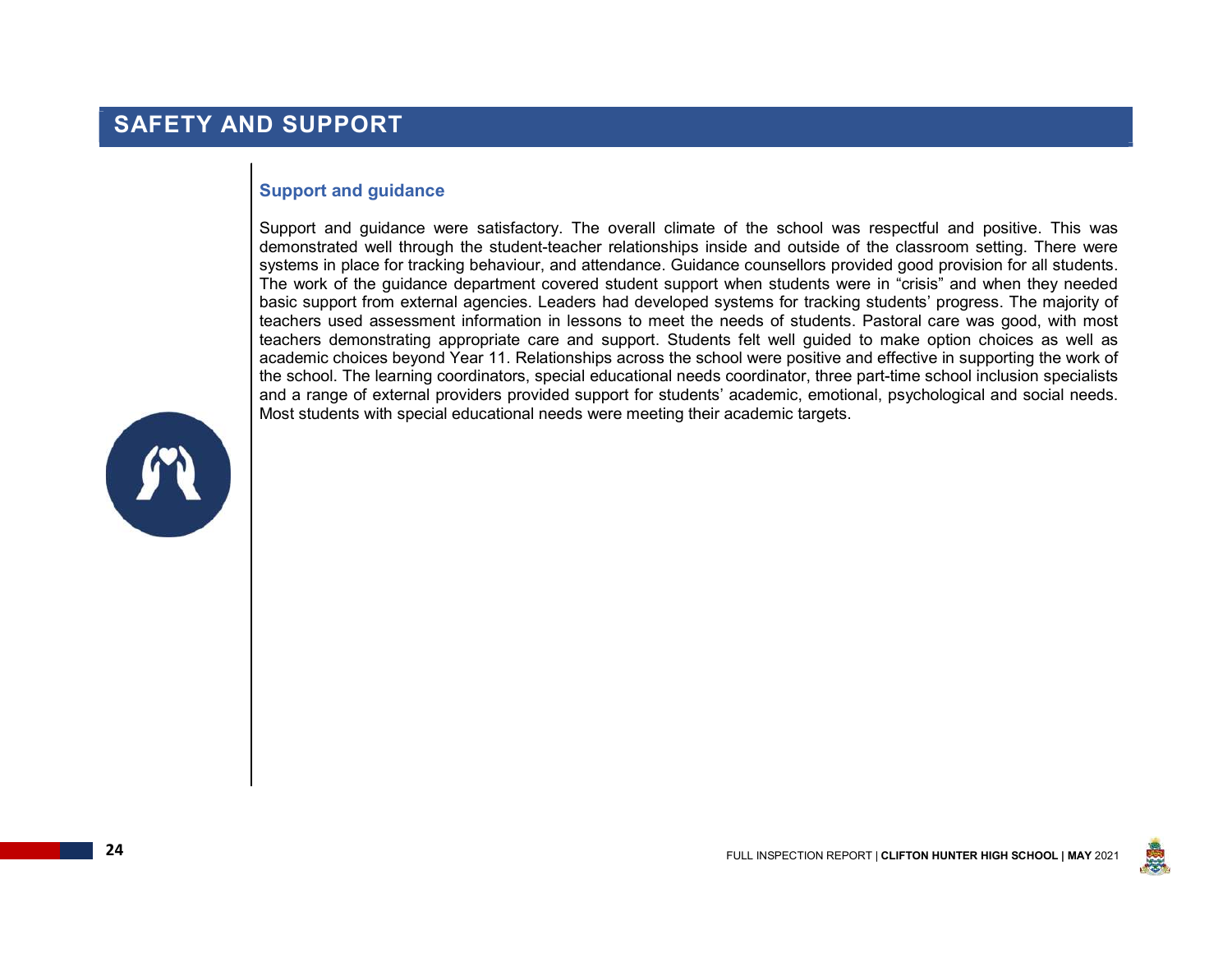### LEADERSHIP AND MANAGEMENT

| <b>Quality Indicator</b>                     | <b>Current Inspection</b><br><b>Judgement</b> |
|----------------------------------------------|-----------------------------------------------|
| 6.1 Leadership                               | C<br>Good                                     |
| 6.2 Self-evaluation and improvement planning | ( <u>•</u><br>Good                            |
| 6.3 Links with parents and the community     | ( <u>•</u><br>Good                            |
| 6.4 Staffing and the learning environment    | ( <u>•</u><br>Good                            |

#### Leadership



Leadership was good. The Principal embodied the school's motto, 'Nothing but the best' and provided inspirational leadership. Senior and middle leaders shared his vision and ambitious agenda for school improvement. The Principal had been successful in giving staff a clear sense of direction. Under his leadership, significant improvements had been achieved in a short time, in several cases from a low starting point. Senior leaders were alert to the need to embed good practice across all subject departments to secure consistency in students' learning experiences. Staff and student morale had improved as they participated in positive developments that reshaped and transformed their daily lives in the school. An effective performance management system identified and supported staff where required. Staff were empowered and thrived on being given delegated authority to drive improvement. Effective teamwork was evident in several subject departments. Professional development needs were identified and met through a regular programme. Good steps were taken to involve and consult staff and other stakeholders prior to finalising planned changes. Leaders had the clear capacity to continue to secure further school improvement.

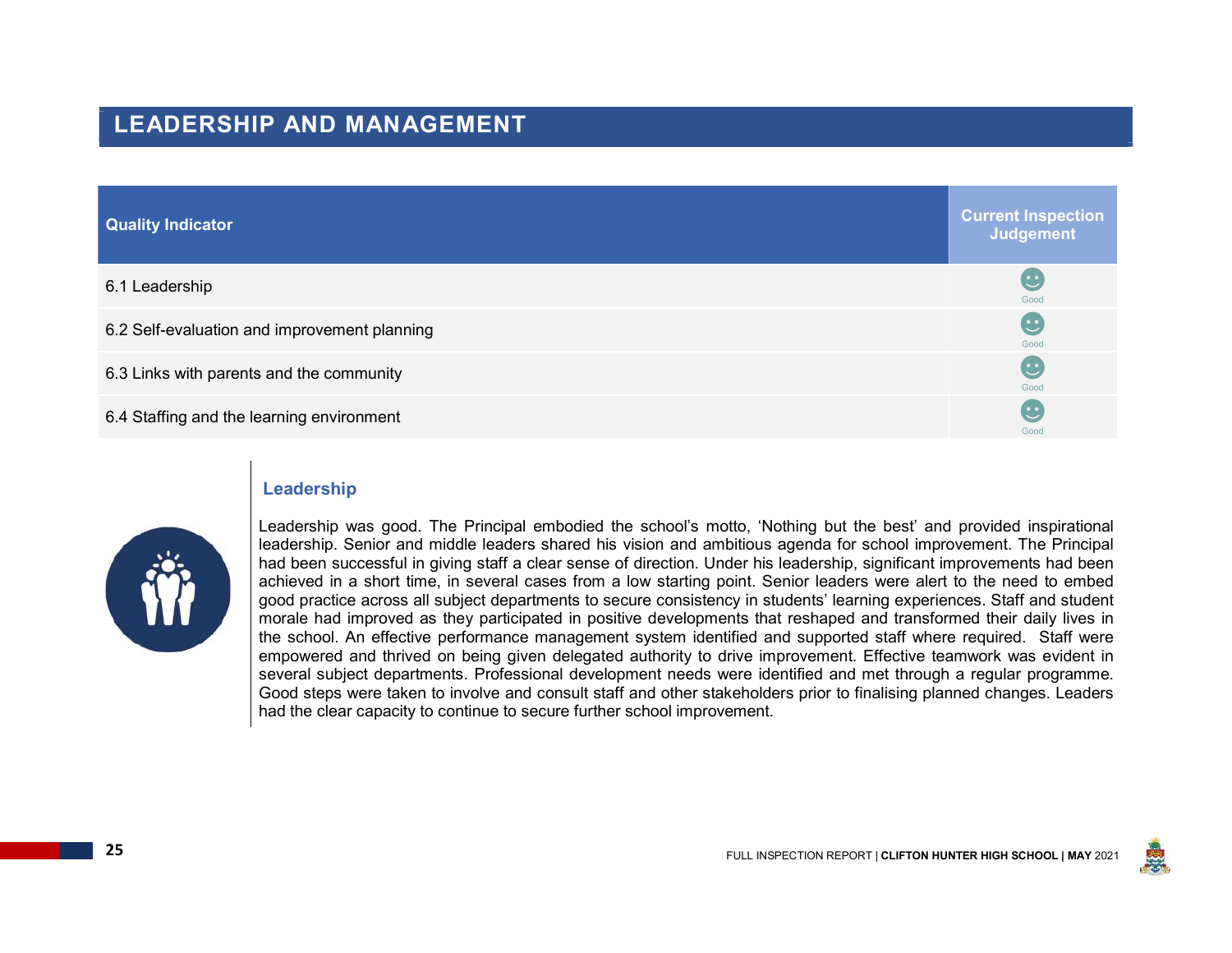## LEADERSHIP AND MANAGEMENT

#### Self-evaluation and improvement planning



Self-evaluation and improvement planning were good. There were clear processes in place for collecting information that helped leaders to know the school well and identify strengths and areas for improvement. Development plans were in place, subject to regular review, and focused upon appropriate aspects of the school requiring improvement. Senior leaders understood the need to continue to review the amount of documentation generated in the process of evaluating and planning improvements. Leaders at all levels were involved in the regular monitoring of teaching. Teachers were actively engaged in the process of self-evaluation. Leaders were aware of the need to give a greater focus to evaluating classroom learning experiences from the viewpoint of students. The involvement of students in school improvement was at an early stage of development. Good progress had been made in addressing all the key recommendations made in the previous inspection report. Senior leaders were correctly encouraging teachers to be more accurate in how they judged the progress students made in their learning over time. Leaders were successful in delivering development targets as evidenced by the improvements across the school.

#### Links with parents and the community



The school's links with parents and the community were good. Communications with parents were regular and included meetings with staff and good use of telephone calls, emails, social media and letters. Parents received regular reports on their child's progress. Parents' meetings with teachers were arranged and students could accompany their parents. Parents were highly appreciative of the actions of staff to support their child's ongoing learning throughout covid-19 restrictions, including the supply of packs of learning materials and online teaching. There were good and effective links with the wider community to support the work of the school, including with businesses and former students. Links with other schools included various sporting events and many competitions with individuals and teams recording notable successes. Parents reported feeling welcome in the school and were pleased with the school's diligence in dealing with any concerns they raised about their child. The Parent Teacher Association worked hard to engage parents and was supportive of the school.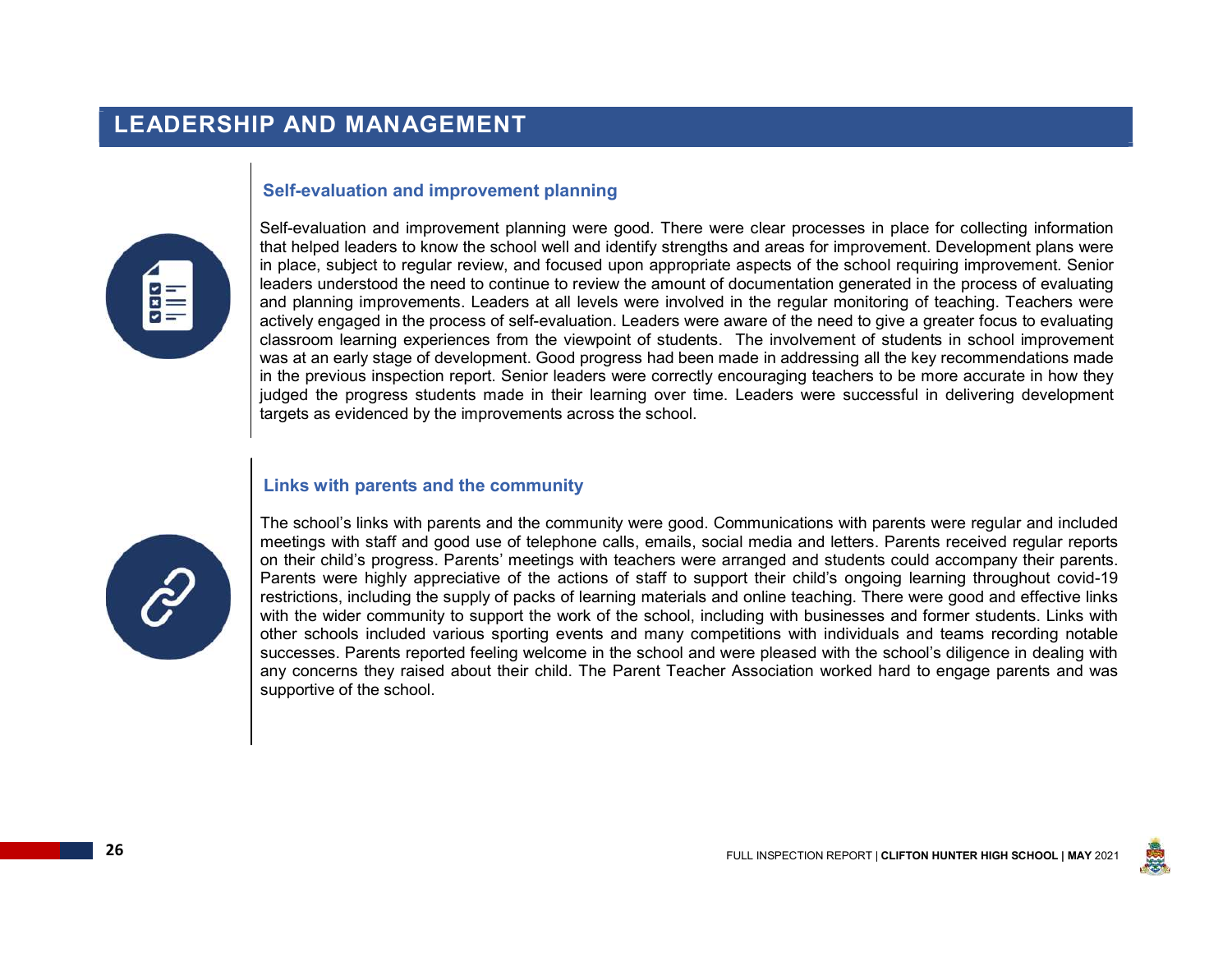## LEADERSHIP AND MANAGEMENT

#### Staffing and the learning environment



Overall, staffing and the learning environment was good. Teaching staff, including teaching assistants, were suitably qualified. Their deployment was efficient and effective. Staff turnover was low. Teachers and students did their best to make often less than ideal teaching areas operate effectively. There were several good quality specialist teaching areas, including home economics, performing arts and physical education. The various buildings were accessible, with lifts providing assistance for those with a mobility issues. Technology, including smart boards, were used by most teachers and students to support teaching and learning. Learning support and assistant teachers supported a large number of students who required help with their learning. However, this support was not readily available in lessons other than English, mathematics and science. Teachers and students had access to appropriate resources, including laptops, but there were departments which required further materials and textbooks. The lack of sufficient science laboratories for practical work was being addressed. Students' use of the school library for research was restricted due to subject classes being taught there. Some students' work was on display, but this could have been used to much greater effect across the school to enliven teaching and common areas.

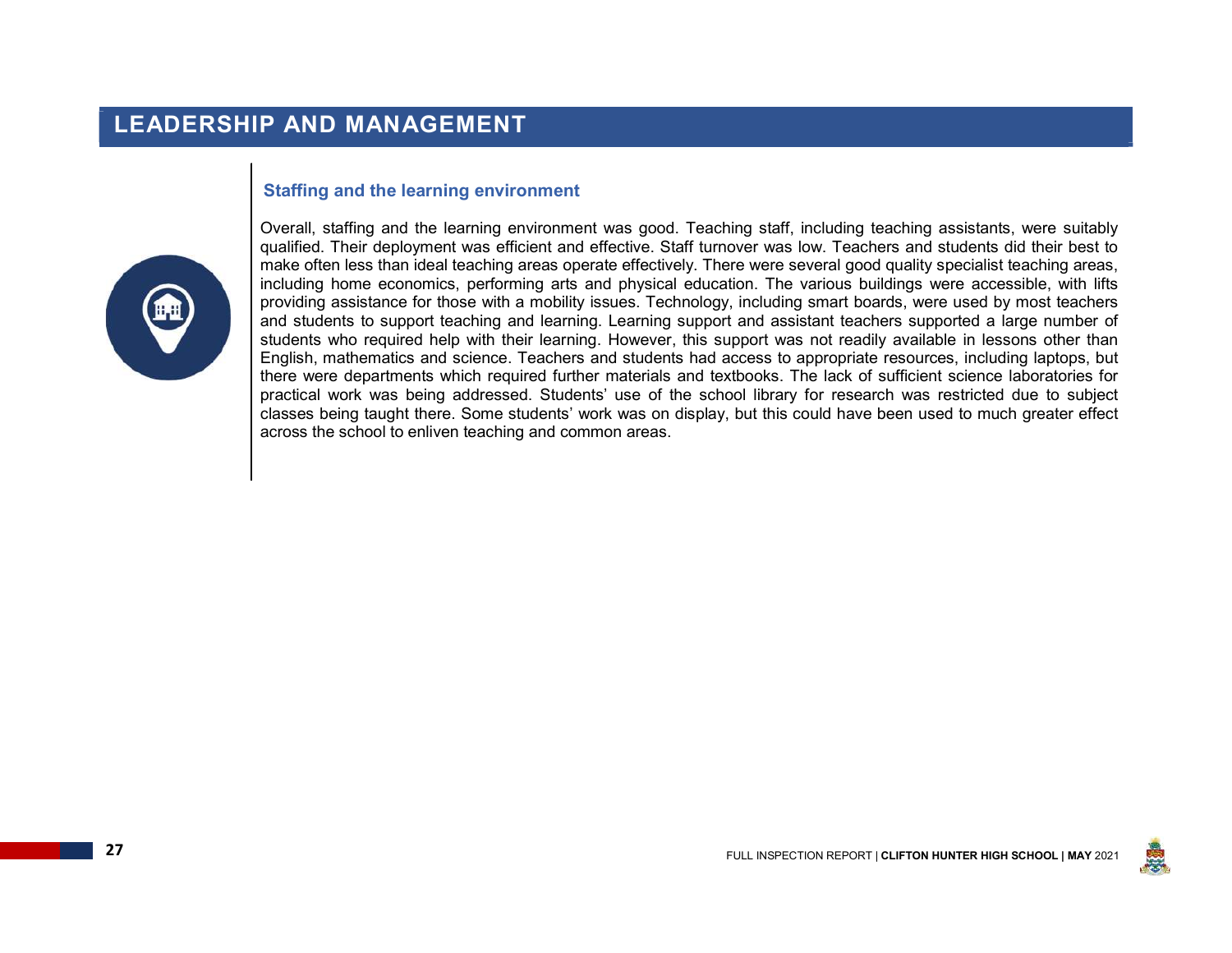# SURVEY RESULTS

Before the inspection, the views of parents, staff and students were surveyed. The numbers of participants that completed the survey were:

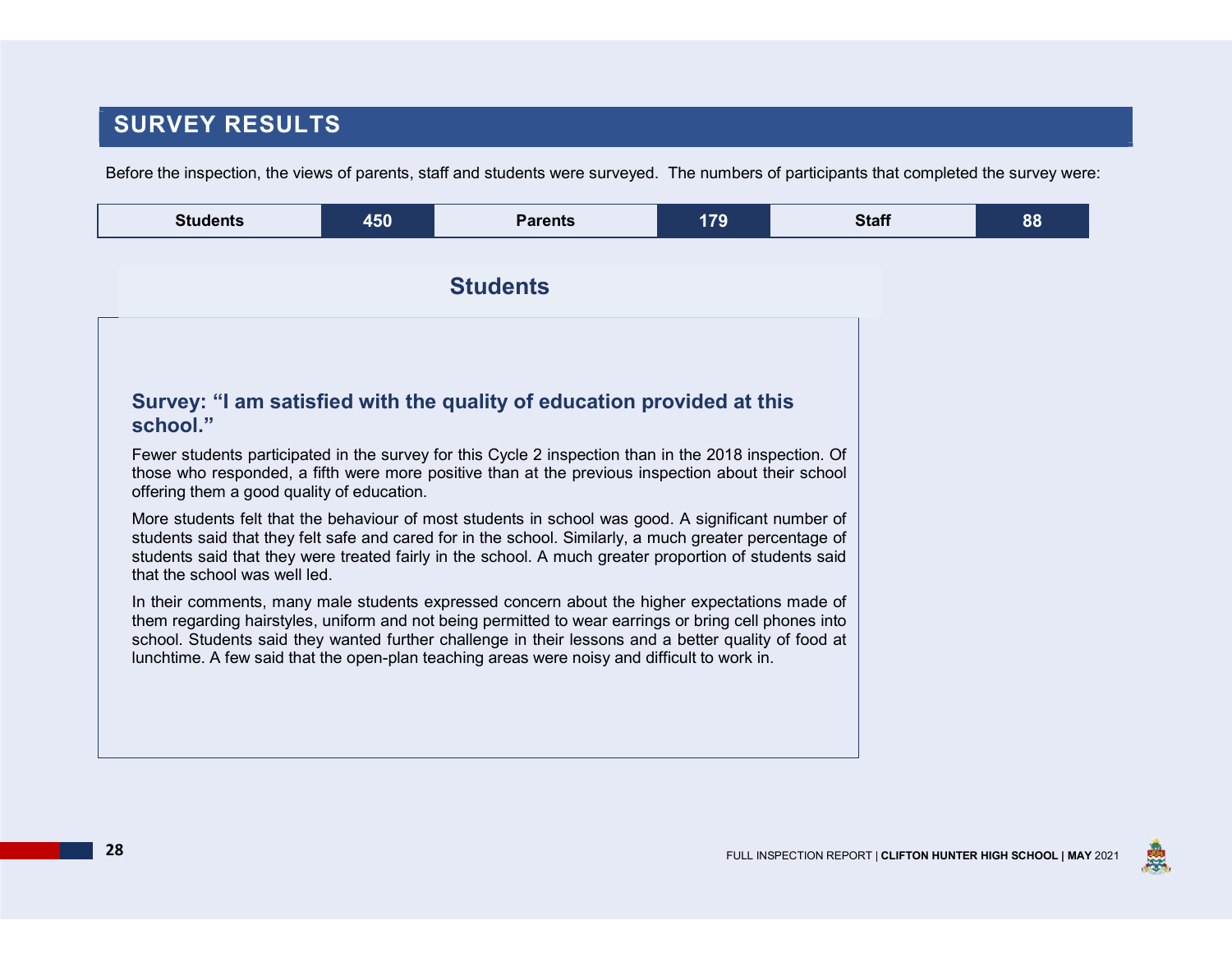# SURVEY RESULTS

### Parents

### Survey: "I am satisfied with the quality of education provided at this school."

More parents participated in the survey for this Cycle 2 inspection than in the 2018 inspection. There was a slight increase in the percentage of those who responded positively about the school providing their child with a good quality of education.

Most parents said that their child was making better progress in English and in science. Most felt that the quality of teaching had improved and that their child was treated more fairly at school. Many more parents said that the school dealt effectively with bullying and provided good support for students with special educational needs. More said that the school responded appropriately to parental concerns.

In their comments, several highlighted the part the Principal had played in providing the school with good leadership. They welcomed the range of extra-curricular activities open to their child and praised the school for the support provided to students over the period of Covid-19 lockdown. Several said that the library was not readily accessible by students and that their child found the open classrooms distracting and that their child struggled to hear the teacher clearly.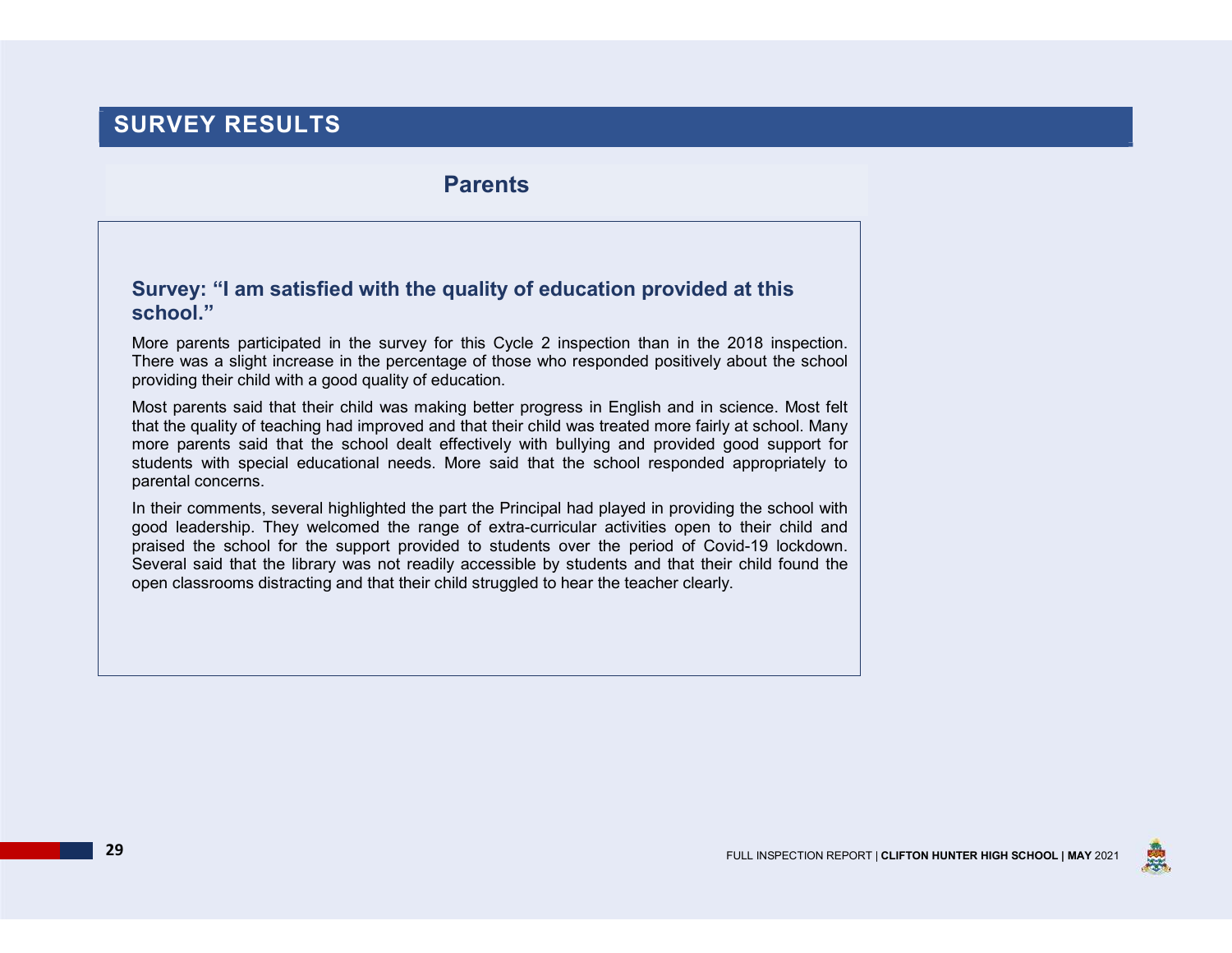# SURVEY RESULTS

**Staff** 

### Survey: "This school provides a good quality of education."

More staff participated in the survey for this Cycle 2 inspection than in the 2018 inspection. There was an increase in the percentage of those who responded positively about the school providing students with a good quality of education.

Fifteen per cent more staff who responded said that the behaviour of students was now good. There was a significant increase in those who reported that the school was a safe and caring environment for all members of the school community. Most agreed that the school was better at dealing effectively with bullying. Most staff said that the school was well led compared to the majority in the previous survey.

In their comments, several staff members said that there was insufficient support staff to cater effectively for the number of students with special educational needs. Teachers were pleased that examination results were improving, and that staff morale had improved under the leadership of the relatively new Principal.



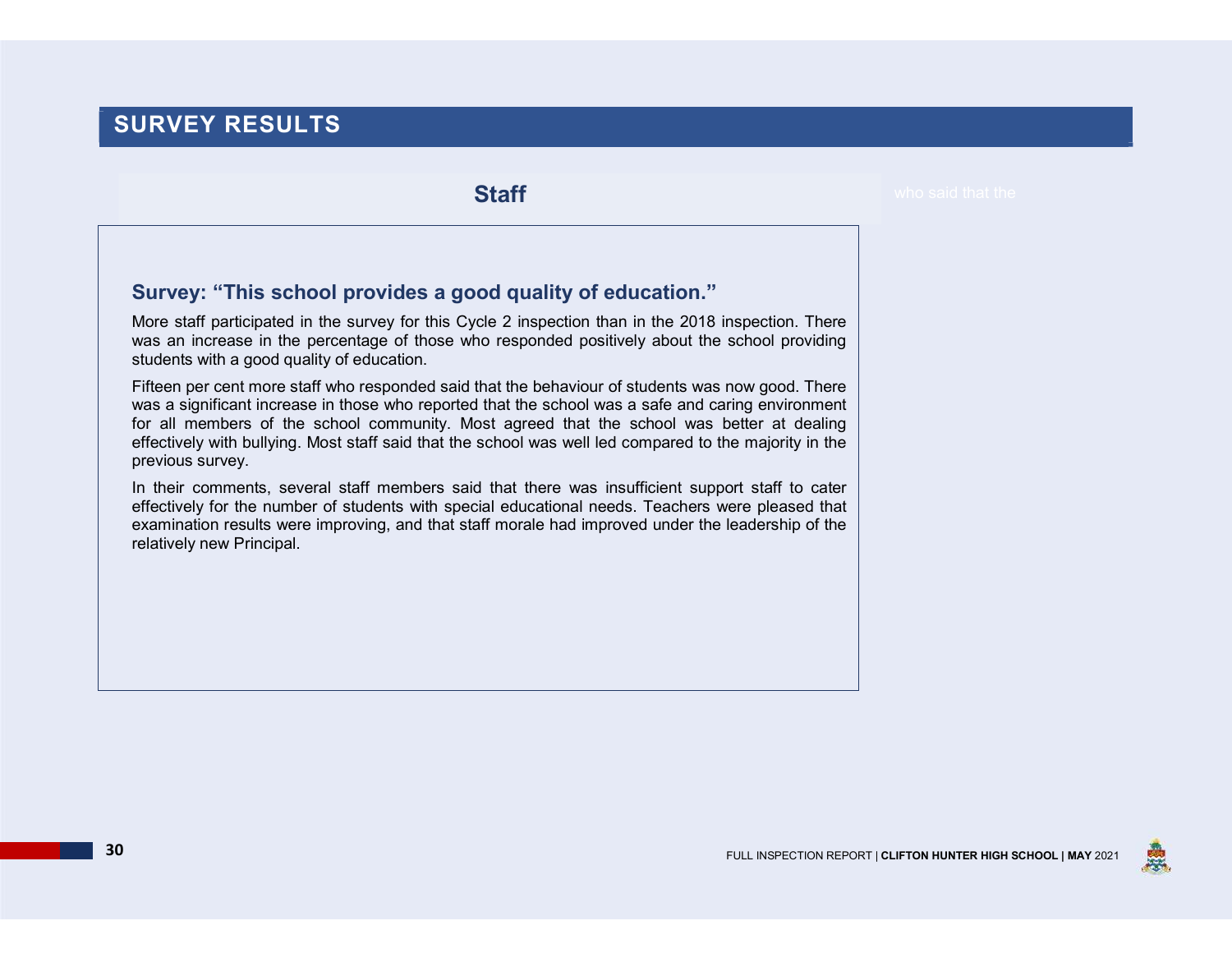# WHAT HAPPENS NEXT?

The school has been asked to prepare an action plan within four weeks of the publication of this inspection report.

This should address:

- The recommendations identified within this report;
- Areas identified by the school as requiring improvement;
- Other external reports or sources of information that comment on the work of the school.

## WHEN WILL THIS SCHOOL BE INSPECTED AGAIN?

As Clifton Hunter High School was judged to be providing a satisfactory quality of education, there will be no further inspections until the next cycle which commences in 2023.

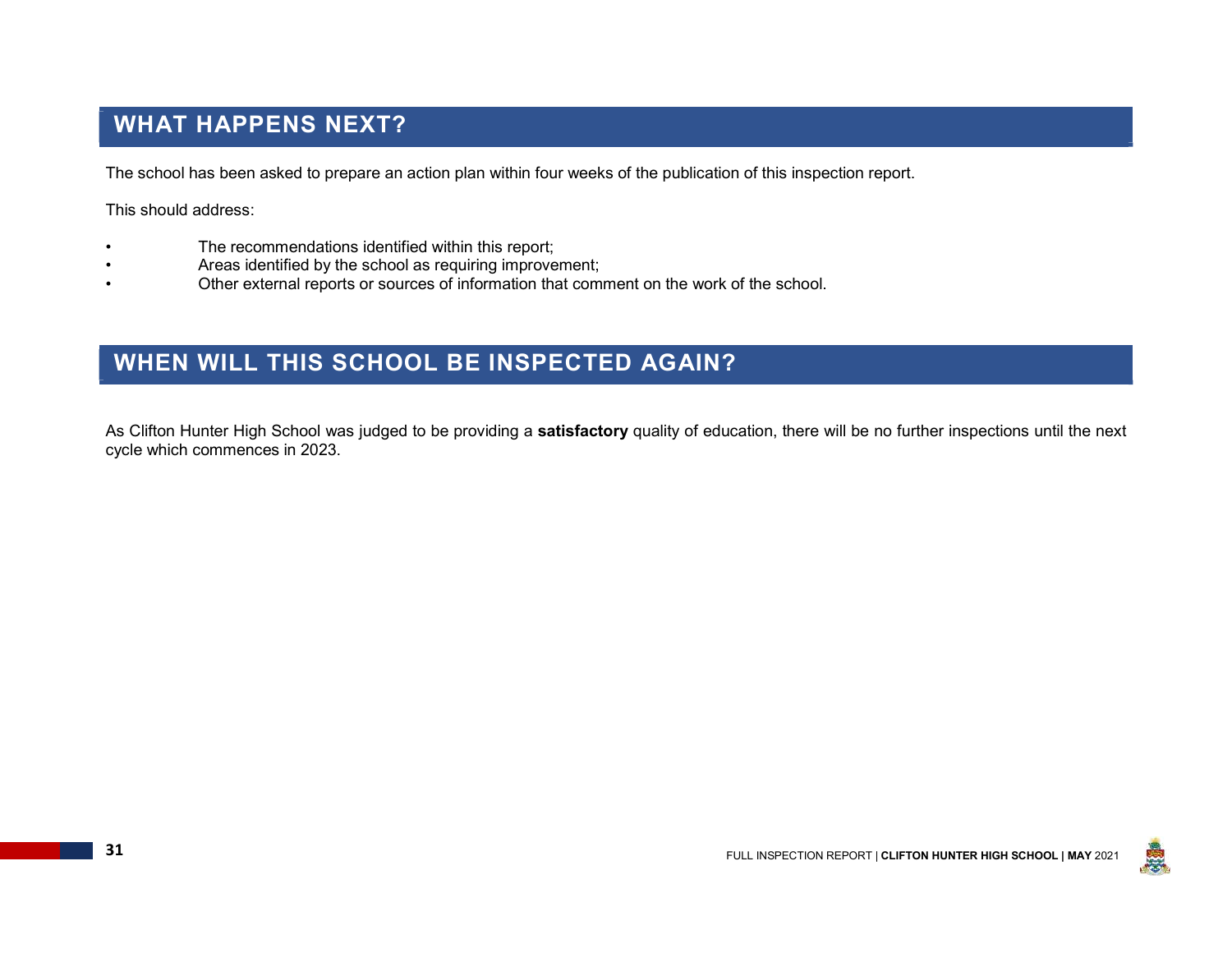# WHO ARE WE AND WHAT DO WE DO?

The Office of Education Standards is part of the Portfolio of Civil Service within the Cayman Islands Government. Our function is to inspect early childhood care and education centres, public and private schools and report upon standards in all educational institutions in the Cayman Islands.

#### How to contact us

You can contact us using the following e-mail address.

#### adminOES@gov.ky

#### Where to read our reports

Our reports are published regularly and are currently available on the Cayman Islands Government website. Please use the following link to the community of the property of the property of the property of the property of the property of the property of the property of the property of the prope read our latest publications.

www.oes.gov.ky